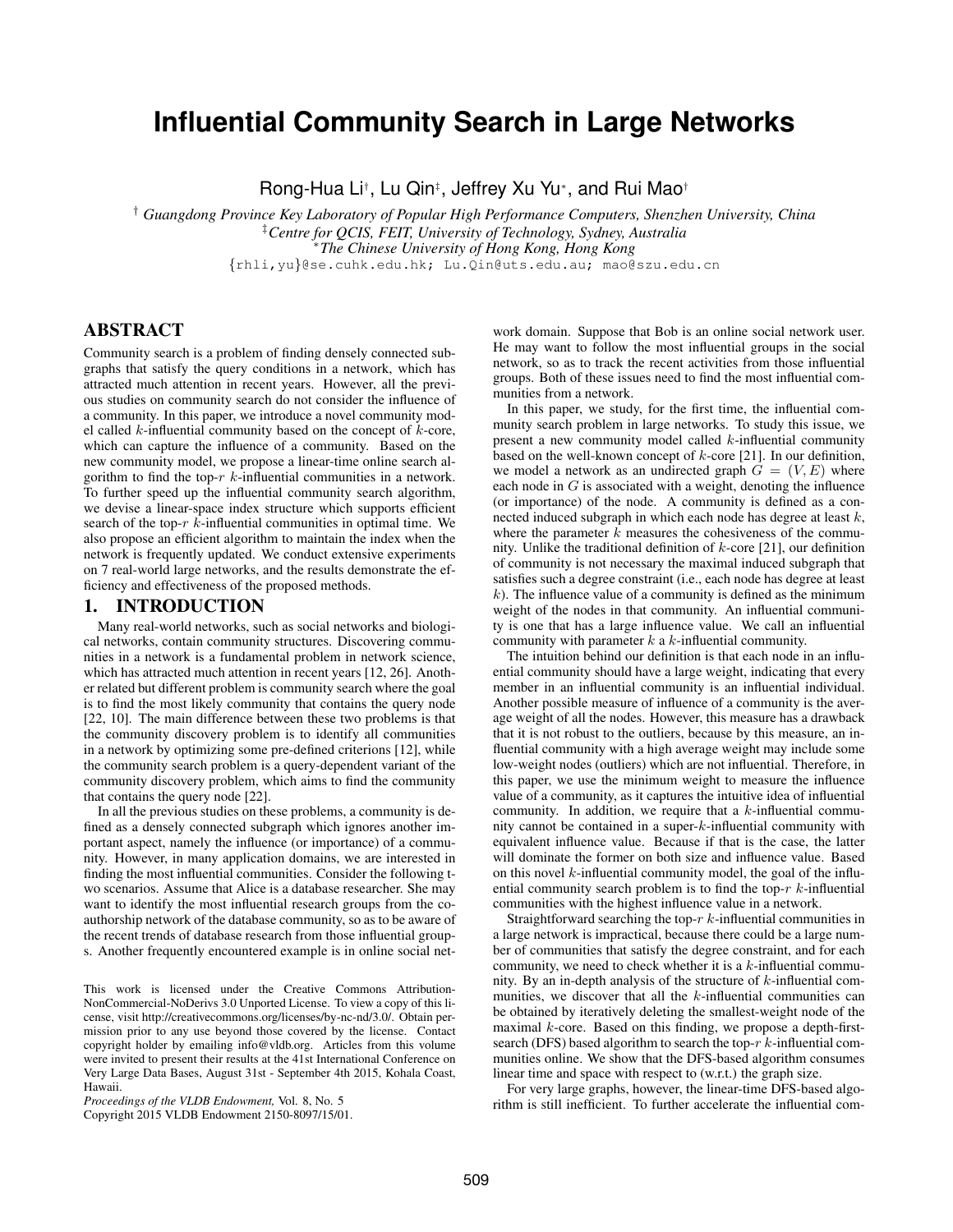munity search algorithm, we design a novel index structure, called ICP-Index, to index all the pre-calculated *k*-influential communities. The ICP-Index preserves all the *k*-influential communities, and it takes only linear space w.r.t. the graph size. Based on the ICP-Index, the query of the top-*r k*-influential communities can be computed in linear time w.r.t. the answer size only, thus it is optimal. To construct the ICP-Index, we devise an efficient algorithm that takes  $O(\rho m)$  time and  $O(m)$  space, where  $\rho$  and  $m$  denote the arboricity [7] and the number of edges of a graph, respectively. *√* Note that the arboricity of a graph is no larger than  $O(\sqrt{m})$  even in the worst case [7], and it has shown to be much smaller than the worst case bound in many real-world sparse graphs [17, 14]. In addition, we also propose an efficient algorithm to incrementally maintain the index when the graph is frequently updated.

We conduct extensive experiments over six web-scale real-world graphs to evaluate the efficiency of the proposed algorithms. The results show that the ICP-Index-based algorithm is several orders of magnitude faster than the DFS-based online search algorithm. The query time of the ICP-Index-based algorithm is from one millisecond for small *k* and *r* to a few seconds for large *k* and *r* in four large graphs with more than one billion edges. Moreover, the results show that the ICP-Index is compact and can be constructed efficiently. The results also indicate that the proposed index maintenance algorithm is very efficient which is at least four orders of magnitude faster than the baseline algorithm in large graphs. In addition, we also conduct comprehensive case studies on a coauthorship network to evaluate the effectiveness of the *k*-influential community model. The results demonstrate that using our community model is capable of finding meaningful influential communities in a network, which can not be identified by using the *k*-truss community model [15].

The rest of this paper is organized as follows. We formulate the influential community search problem in Section 2. The DFS-based algorithm is presented in Section 3. We design a new ICP-Index and propose two index construction algorithms in Section 4. We devise an efficient index update algorithm in Section 5. Extensive experiments are reported in Section 6. We review related work and conclude this paper in Section 7 and Section 8 respectively.

#### 2. PROBLEM STATEMENT

Consider an undirected graph  $G = (V, E)$ , where V and E denote the node set and edge set respectively. Denote by  $n = |V|$ the number of nodes, and by  $m = |E|$  the number of edges in *G*. Let  $d(v, G)$  be the degree of a node *v* in graph *G*. A graph  $H = (V_H, E_H)$  is an induced subgraph of *G* if  $V_H \subseteq V$  and  $E_H = \{(u, v) | u, v \in V_H, (u, v) \in E\}$ . In this paper, we refer to an induced subgraph *H* such that each node *v* in *H* has degree at least *k* (i.e.,  $d(v, H) \geq k$ ) as a *k*-core. The maximal *k*-core *H'* is a *k*-core that no super graph *H* of *H′* is also a *k*-core. Note that the maximal *k*-core of a graph *G* is unique and can be a disconnected graph. For a node  $u \in V$ , the core number of *u*, denoted by  $c_u$ , is the maximal *k* value such that a *k*-core contains *u*.

In the literature, the maximal *k*-core is widely used to represent cohesive communities of a graph [2, 22, 4, 16]. Instead of general cohesive communities, in this work, we seek to find influential communities in a graph. Specifically, in our setting, each node *u* in *G* has a weight *w<sup>u</sup>* (such as PageRank or any other user-defined attributes), indicating the influence (or importance) of *u*. Additionally, we assume without loss of generality that the weight vector  $W = (w_1, w_2, \dots, w_n)$  forms a total order, i.e., for any two nodes *v<sub>i</sub>* and *v<sub>j</sub>*, if  $i \neq j$ , then  $w_i \neq w_j$ . Note that if that is not the case, we use the node identity to break ties for any  $w_i = w_j$ . Before proceeding further, we give the definition of influence value of an induced subgraph as follows.

**DEFINITION** 1. *Given an undirected graph*  $G = (V, E)$  *and an induced subgraph*  $H = (V_H, E_H)$  *of G, the influence value of* 



Figure 1: Running example (the numbers denote the weights) *H denoted by f*(*H*) *is defined as the minimum weight of the nodes*  $in H$ *, i.e.,*  $f(H) = \min_{u \in V_H} \{w_u\}$ .

By Definition 1, if the influence value of an induced subgraph *H* (i.e.,  $f(H)$ ) is large, then the weight of every node in *H* should be a large value, indicating that *H* is an influential subgraph. Below, we give a brief discussion of why we define *f* as the minimum weight of the nodes. Regarding the choice of  $f(H)$ , we need to consider functions that capture the influence (weight) of nodes in *H*. Moreover, we want the influence value  $f(H)$  to be a large value if the induced subgraph *H* is influential. Except the minimum weight of the nodes in  $H$ , one potential definition of  $f(H)$  is the average weight of the nodes in  $\hat{H}$ , i.e.,  $f(H) = \sum_{u \in V_H} w_u / |V_H|$ . However, this definition has a drawback that it is not robust to outliers. Specifically, by this definition, an influential subgraph may include low-weight nodes (outliers), albeit it has a high average weight. Therefore, we focus on  $f(H)$  that is defined to be the minimum weight of nodes in *H*, which is robust to such low-weight nodes.

Intuitively, an influential community should not only have a large influence value, but it is also a cohesive induced subgraph. Based on this intuition, we give the definition of *k*-influential community, where the parameter *k* controls the cohesiveness of the community.

**DEFINITION** 2. *Given an undirected graph*  $G = (V, E)$  *and an integer k. A k-influential community is an induced subgraph*  $H^k = (V_H^k, E_H^k)$  *of G that meets all the following constraints.* 

- *• Connectivity: H<sup>k</sup> is connected;*
- *• Cohesiveness: each node u in H<sup>k</sup> has degree at least k;*
- *Maximal structure: there is no other induced subgraph*  $\tilde{H}$ such that (1)  $\tilde{H}$  satisfies connectivity and cohesiveness con*straints, (2)*  $\tilde{H}$  *contains*  $H^k$ *, and (3)*  $f(\tilde{H}) = f(H^k)$ *.*

Clearly, the *cohesiveness* constraint indicates that the *k*-influential community is a *k*-core. With the *connectivity* and *cohesiveness* constraints, we can ensure that the *k*-influential community is a connected and cohesive subgraph. And with the *maximal structure* constraint, we can guarantee that any *k*-influential community cannot be contained in a super-*k*-influential community with equivalent influence value. Because if that is the case, the latter will dominate the former on both size and influence value. The following example illustrates the definition of *k*-influential community.

EXAMPLE 1. *Consider the graph shown in Fig. 1. Suppose, for instance, that*  $k = 2$ *, then by definition the subgraph induced by node set*  $\{v_{12}, v_{13}, v_{14}, v_{15}\}$  *is a 2-influential community with influence value* 12*, as it meets all the constraints in Definition 2. Note that the subgraph induced by node set*  $\{v_{12}, v_{14}, v_{15}\}$  *is not a* 2*-influential community. This is because it is contained in a* 2-influential community induced by node set  $\{v_{12}, v_{13}, v_{14}, v_{15}\}$ *whose influence value equals its influence value, thus fail to satisfy the maximal structure constraint.*

In many practical applications, we are typically interested in the most influential communities whose influence values are larger than those of all other influential communities. In this paper, we aim to find such communities in a large graph efficiently. Below, we formulate two influential community search problems.

**Problem 1.** Given a graph  $G = (V, E)$ , a weight vector W, and two parameters *k* and *r*, the problem is to find the top-*r k*-influential communities with the highest influence value.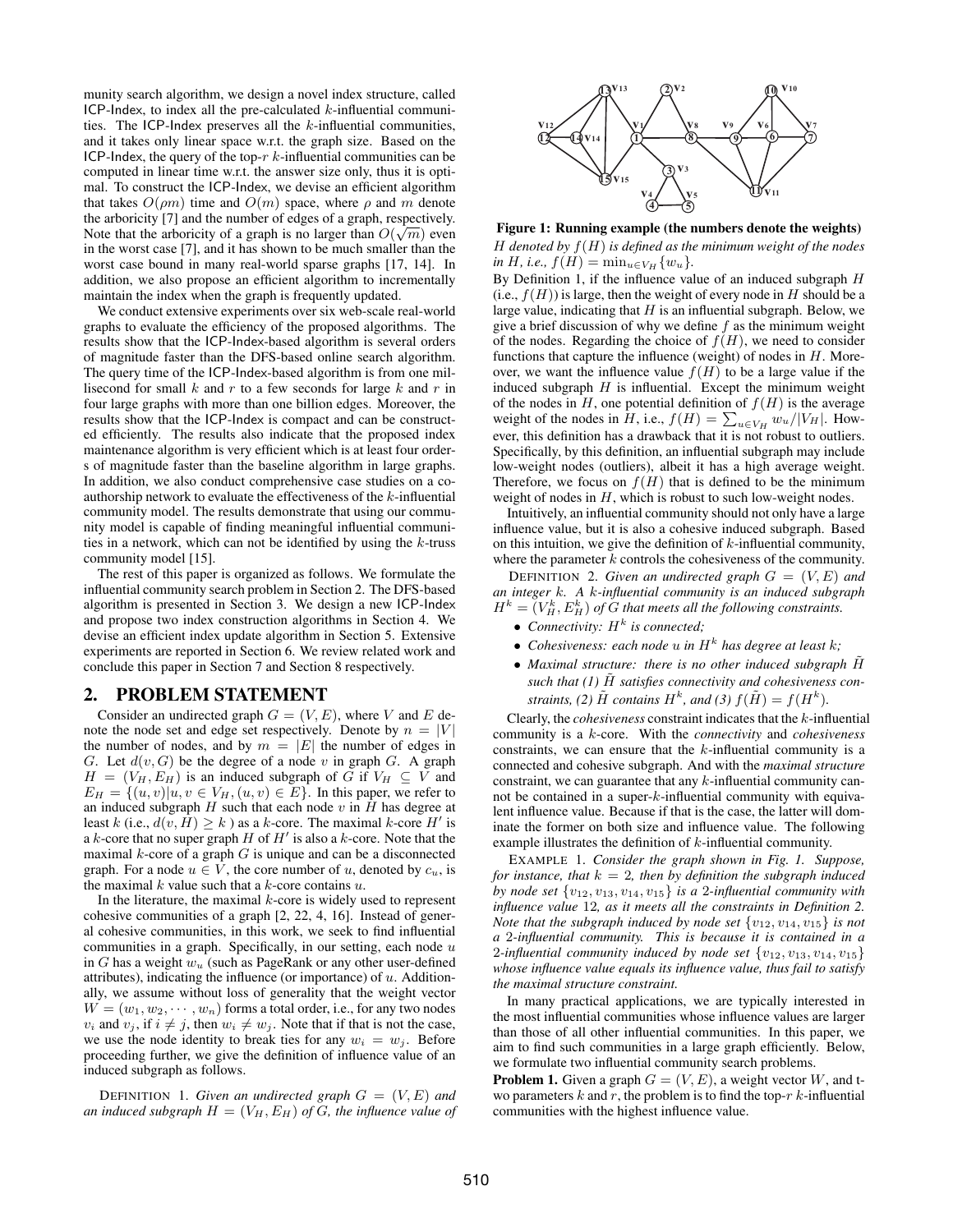For Problem 1, a *k*-influential community may be contained in another *k*-influential community in the top-*r* results. For example, in Fig. 1, we can easily verify that the top-2 2-influential communities are the subgraphs induced by *{v*13*, v*14*, v*15*}* and *{v*12*, v*13*, v*14*, v*15*}*, respectively. Clearly, in this example, the second 2-influential community contains the first 2-influential community. To avoid the inclusion relationships in the top-*r* results, in the following, we consider a problem of finding the top-*r* non-contained *k*-influential communities.

**DEFINITION** 3. Given a graph  $G = (V, E)$  and an integer  $k$ . *A* non-contained *k*-influential community  $H^k = (V_H^k, E_H^k)$  is a *k-influential community that meets the following constraint.*

*• Non-containment: H<sup>k</sup> cannot contain a k-influential community*  $\overline{H}^k$  *such that*  $f(\overline{H}^k) > f(H^k)$ *.* 

We illustrate Definition 3 in the following example.

EXAMPLE 2. *Let us reconsider the graph shown in Fig. 1. Assume that k* = 2*. By Definition 3, we can see that the subgraphs induced by*  $\{v_3, v_4, v_5\}$ ,  $\{v_8, v_9, v_{11}\}$  *and*  $\{v_{13}, v_{14}, v_{15}\}$  *are noncontained* 2*-influential communities. However, the subgraph induced by*  $\{v_{12}, v_{13}, v_{14}, v_{15}\}$  *is not a non-contained* 2-*influential community, because it includes a* 2*-influential community (the subgraph induced by*  $\{v_{13}, v_{14}, v_{15}\}$ *) with a larger influence value.* 

**Problem 2.** Given a graph  $G = (V, E)$ , a weight vector W, and parameters *k* and *r*, the problem is to find the top-*r* non-contained *k*-influential communities with the highest influence value.

Note that with the *Non-containment* constraint, there is no inclusion relationship in the top-*r* non-contained *k*-influential communities, thus no redundant results are introduced.

Challenges. A *k*-influential community is different from the maximal *k*-core in two aspects. First, a *k*-influential community must be a connected subgraph, whereas the maximal *k*-core does not impose such a constraint. Second, with the *maximal structure* constraint, a *k*-influential community  $H^k$  requires that there is no supergraph of  $H^k$  which is a connected *k*-core with influence value equivalent to  $f(H^k)$ . However, the maximal *k*-core *H* only requires that there is no super-graph of *H* which is also a *k*-core. For a non-contained *k*-influential community, it further imposes a *noncontainment* constraint. Due to these differences, given a graph *G*, the maximal *k*-core of *G* is unique, whereas there are multiple (non-contained) *k*-influential communities in *G*. Thus, the methods for computing the maximal *k*-core cannot be directly used for computing the top-*r* (non-contained) *k*-influential communities.

A straightforward method to compute the top-*r* (non-contained) *k*-influential communities is first to compute the set of subgraphs that satisfy the *connectivity* and *cohesiveness* constraints. For each subgraph, we further check whether it satisfies the *maximal structure* constraint and the *non-containment* constraint (for noncontained *k*-influential communities). Finally, the top-*r* (non-contained) *k*-influential communities with the highest influence value are returned. Obviously, such a method is inefficient since the number of potential subgraphs that satisfy the *connectivity* and *cohesiveness* constraints can be exponentially large, and for each potential subgraph, we need to check the *maximal structure* constraint, which is costly. In the following sections, we will present several efficient algorithms to tackle these challenges.

#### 3. ONLINE SEARCH ALGORITHM

In this section, we focus on developing online search algorithms for Problem 1, and then discuss how to generalize the proposed algorithms for Problem 2. Before we proceed further, we give three useful lemmas as follows. Due to space limit, all the proofs are deferred to the full version of this paper.

LEMMA 1. *For any graph G, each maximal connected component of the maximal k-core of G is a k-influential community.*

#### Algorithm 1 The basic algorithm

**Input:**  $G = (V, E), W, r$ , and  $k$ 

Output: The top-*r k*-influential communities

- 1:  $G_0 \leftarrow G, i \leftarrow 0;$
- 2: while  $G_i$  contains a *k*-core **do**<br>3: Compute the maximal *k*-cor
- 3: Compute the maximal *k*-core  $C^k(G_i)$ ;<br>4: Let  $H^k(i)$  be the maximal connected  $\alpha$
- Let  $H^k(i)$  be the maximal connected component of  $C^k(G_i)$  with the smallest influence value;
- 5: Let *u* be the smallest-weight node in  $H^k(i)$ ;<br>6: Delete *u*;
- 6: Delete *u*;<br>7: Let  $G_{i+1}$ Let  $G_{i+1}$  be a subgraph of  $C^k(G_i)$  after deleting *u*;
- $i \leftarrow i + 1;$
- 
- 9: Output  $H^k(i-1), \cdots, H^k(i-r)$  if  $i \geq r$ , otherwise output  $H^k(i-1)$  $1), \cdots, H^k(0).$

LEMMA 2. *For any k-influential community*  $H^k = (V_H^k, E_H^k)$ , *if we delete the smallest-weight node in H<sup>k</sup> and the resulting subgraph still contains a maximal k-core*  $C^k = (V_C^k, E_C^k)$ , then each *maximal connected component of C k is a k-influential community.*

LEMMA 3. *For any k-influential community*  $H^k = (V_H^k, E_H^k)$ , *if we delete the node in H<sup>k</sup> with the smallest weight and the resulting subgraph does not contain a k-core, then H<sup>k</sup> is a noncontained k-influential community.*

Based on the above lemmas, we are ready to devise efficient algorithms for Problem 1 and Problem 2. Below, we first develop a basic algorithm for our problems, and then propose an optimized algorithm based on depth-first search (DFS), which is much more efficient than the basic one.

#### 3.1 The basic algorithm

The basic idea of our algorithm is described below. First, for a given *k*, we compute the maximal *k*-core of the graph *G* denoted by  $C^k(G)$ . Then, we iteratively invoke the following procedure until the resulting graph does not contain a *k*-core. The procedure consists of two steps. Let  $G_i$  be the resulting graph in the *i*-th iteration, and  $C^k(\hat{G}_i)$  be the maximal *k*-core of  $\tilde{G}_i$ . The first step is to delete the smallest-weight node in  $C^k(G_{i-1})$ , which results in a graph *Gi*. The second step is to compute the maximal *k*-core  $C^k(G_i)$  of  $G_i$ . The detailed description is outlined in Algorithm 1.

Below, we first show that all the  $H^k(j)$  ( $0 \leq j \leq i-1$ ) obtained by Algorithm 1 are *k*-influential communities. Then, based on this fact, we will prove that Algorithm 1 correctly outputs the top-*r k*-

influential communities in Theorem 2.<br>THEOREM 1. Let  $\mathcal{H}^k = \{H^k(0), \dots, H^k(i-1)\}$  be a set *including all the*  $H^k(j)$  ( $0 \leq j \leq i-1$ ) *obtained by Algorithm 1. Then, for*  $0 \leq j \leq i - 1$ ,  $H^k(j)$  *is a k-influential community.* 

THEOREM 2. *Algorithm 1 correctly finds the top-r k-influential communities.*

According to Theorem 2, we have a corollary as shown below. COROLLARY 1. *Given a graph G with n nodes. For a given k,*

*the number of k-influential communities in G is bounded by n.*

We analyze the time and space complexity of Algorithm 1 in the following theorem.

**THEOREM** 3. *The time complexity of Algorithm 1 is*  $O(N_k m)$ *bounded by*  $O(nm)$ *, where*  $N_k$  *denotes the number of*  $k$ *-influential communities. The space complexity of Algorithm 1 is*  $O(n + m)$ *.* 

Note that we can slightly modify Algorithm 1 to obtain the top*r* non-contained *k*-influential communities. Specifically, we only need to add one line behind line 6 in Algorithm 1 to check whether  $H^k(i)$  includes a *k*-core or not. If  $H^k(i)$  does not include a *k*-core, then by Lemma 3,  $H^k(i)$  is a non-contained *k*-influential community, and we mark such a  $H^k(i)$  as a candidate result. Finally, in line 9, we only output the top-*r* results that are marked as candidate results. It is easy to show that the time and space complexity of this algorithm is the same as those of Algorithm 1.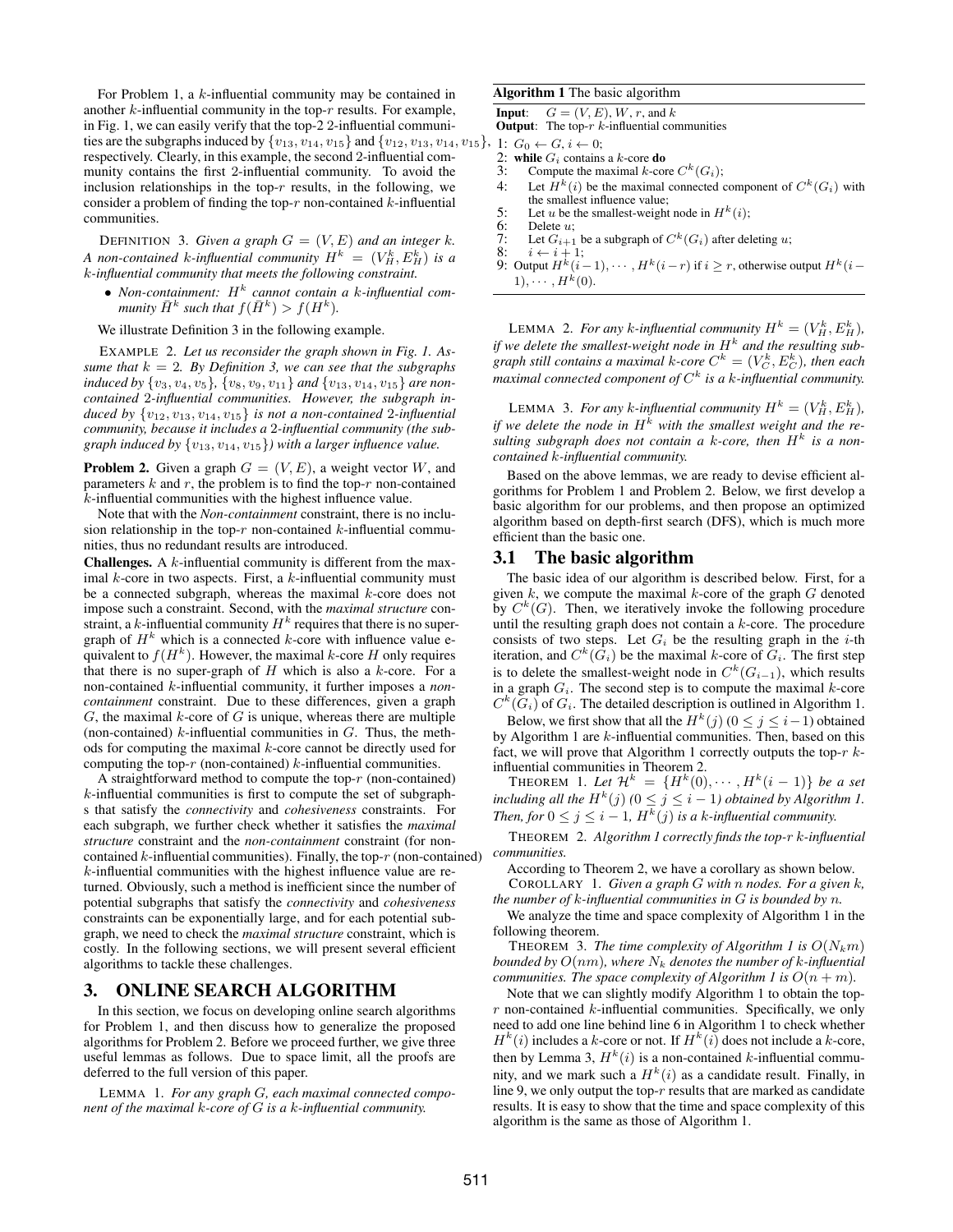#### Algorithm 2 The DFS-based algorithm

**Input:**  $G = (V, E), W, r$ , and  $k$ Output: The top-*r k*-influential communities 1: *i ←* 0; 2: Compute the maximal *k*-core  $C^k(G)$  of *G*; 3: while  $C^k(G) \neq \emptyset$  do 4: Let  $H^k(i)$  be the maximal connected component of  $C^k(G)$  with the smallest influence value; 5: Let *u* be the node with the smallest weight in  $H^k(i)$ ;<br>6: DES(*u*): 6: DFS(*u*);<br>7:  $i \leftarrow i +$  $i \leftarrow i + 1;$ 8: Output  $H^k(i), \cdots, H^k(i - r + 1)$  if  $i \geq r$ , otherwise output  $H^{k}(i), \cdots, H^{k}(1)$ . 9: Procedure DFS (*u*) 10: for all  $v \in N(u, C^k(G))$  do 11: Delete edge  $(u, v)$  from  $C^k(G)$ ; 12: if  $d(v, C^k(G)) < k$  then<br>13: DFS(*v*):  $\overrightarrow{DFS}(v)$ ; 14: Delete node  $u$  from  $C^k(G)$ ;

### 3.2 The DFS-based algorithm

As shown in the previous subsection, Algorithm 1 is very expensive which is clearly impractical for most real-world graphs. Here we present a much more efficient algorithm based on depth-firstsearch (DFS). The detailed description of the algorithm is shown in Algorithm 2. Similar to Algorithm 1, Algorithm 2 also iteratively computes the *k*-influential communities one by one. Unlike Algorithm 1, in each iteration, Algorithm 2 does not recompute the maximal *k*-core. Instead, in each iteration, Algorithm 2 recursively deletes all the nodes that are definitely excluded in the subsequent *k*-influential communities. In particular, when Algorithm 2 deletes the smallest-weight node in the *k*-influential community  $H^k(i)$  (line 6), the algorithm recursively deletes all the nodes that violate the *cohesiveness* constraint by a DFS procedure (lines 9-14). This is because, when we delete the smallest-weight node *u*, the degrees of *u*'s neighbor nodes decrease by 1. This may result in that some of *u*'s neighbors violate the *cohesiveness* constraint, thus they cannot be included in the subsequent *k*-influential communities, and thereby we have to delete them. Similarly, we also need to verify the other hop (e.g., 2-hop, 3-hop, etc.) neighbors whether they satisfy the *cohesiveness* constraint. Clearly, we can use a DFS procedure to identify and delete all those nodes. The correctness of Algorithm 2 is shown in Theorem 4.

THEOREM 4. *Algorithm 2 correctly finds the top-r k-influential communities.*

The complexity of Algorithm 2 is analyzed in Theorem 5.

THEOREM 5. *The time complexity and space complexity of Algorithm 2 are both*  $O(m + n)$ *.* 

Similarly, we can easily modify Algorithm 2 for Problem 2. In particular, we only need to add one line behind line 6 in Algorithm 2 to check whether all nodes in  $H^k(i)$  are deleted or not. If that is the case,  $H^k(i)$  is a non-contained *k*-influential community (by Lemma 3), and we mark such a  $H^k(i)$  as a candidate result. Finally, in line 8, we only output the top-*r* results that are marked. It is easy to show that the time complexity and space complexity of this algorithm are the same as those of Algorithm 2.

#### 4. INDEX-BASED SEARCH ALGORITHM

Although Algorithm 2 is much more efficient than Algorithm 1, it takes  $O(m + n)$  time for each query which is still inefficient for very large graphs. In this section, we present an index-based algorithm whose time complexity is proportional to the size of the top-*r* results, thus it is optimal. The general idea is that the algorithm first pre-computes all *k*-influential communities for every *k*, and then uses a space-efficient structure to index all such *k*-influential communities in memory. Based on the index, the algorithm outputs the top- $r$  results in optimal time. The challenges of this algorithm are twofold: (1) how to devise a space-efficient structure to store all the *k*-influential communities, and (2) how to efficiently construct such an index. This is because there could be  $O(n)$  *k*-influential communities for each *k* (see Corollary 1), and thus there could be  $O(k_{\text{max}} n)$  *k*-influential communities in total, where  $k_{\text{max}}$  is the maximal core number of the nodes in *G*. Obviously, it is impractical to directly store all such *k*-influential communities for very large graphs. To tackle these challenges, we will present a novel linear-space structure, called ICP-Index (influential-community preserved index), to compress and store all the *k*-influential communities, and then we propose two algorithms to efficiently construct the ICP-Index.

### 4.1 The novel ICP-Index

The idea of the ICP-Index is based on the following observation. Observation. For each *k*, the *k*-influential communities form an inclusion relationship. Based on such an inclusion relationship, all the *k*-influential communities can be organized by a tree-shape (or a forest-shape) structure.

Recall that Lemma 2 implies an inclusion relationship in the *k*influential communities. More specifically, based on Lemma 2, we can see that a *k*-influential community  $H^k$  contains all sub-*k*influential communities which are the MCCs of the maximal *k*-core of  $H^k \setminus \{u\}$ , where *u* is the smallest-weight node in  $H^k$ . Note that all these sub-*k*-influential communities are disjoint, because they are different MCCs. Clearly, we can use a two-level tree structure to characterize the inclusion relationships among all these *k*influential communities. The parent vertex is  $H<sup>k</sup>$ , and each child vertex is a MCC of the maximal *k*-core of  $H^k \setminus \{u\}$  which is also a *k*-influential community. Note that the result of Lemma 2 can be recursively applied in each sub-*k*-influential community. Thus, we can obtain a tree structure for an *initial k*-influential community, where each vertex of the tree corresponds to a *k*-influential community. To organize all the *k*-influential communities of a graph *G*, we can set the *initial k*-influential communities as the MCCs of the maximal *k*-core of *G*. As a consequence, we are able to use a tree (or forest<sup>1</sup>) structure to organize all the  $k$ -influential communities, where the root vertex of a tree is a MCC of the maximal *k*-core of *G*. Additionally, by Lemma 3, it is easy to see that each leaf vertex in such a tree corresponds to a non-contained *k*-influential community. To avoid confusion, in the rest of this paper, we use the term vertex to denote a node in a tree.

Compression method. Based on the inclusion relationship between the parent vertex and child vertex in the tree (or forest) structure, we can compress all *k*-influential communities. Our compression solution is described as follows. For each non-leaf vertex in the tree which corresponds to a *k*-influential community, we only store the nodes of the *k*-influential community that are not included in it's sub-*k*-influential communities (i.e, it's child vertices in the tree). The same idea is recursively applied to all the non-leaf vertices of the tree following a *top-down* manner. For each leaf vertex which corresponds to a non-contained *k*-influential community, we store all the nodes of that non-contained *k*-influential community. The following example illustrates the tree organization of all the *k*-influential communities.

EXAMPLE 3. *Reconsider the graph shown in Fig. 1. Let us consider the case of*  $k = 2$ . *Clearly, the entire graph is a connected* 2*-core, thus it is a* 2*-influential community. Therefore, the root vertex of the tree corresponds to the entire graph. After deleting the smallest-weight node v*1*, we get three* 2*-influential communities which are the subgraphs induced by the node sets*  $\{v_3, v_4, v_5\}$ ,

<sup>&</sup>lt;sup>1</sup>If the maximal  $k$ -core of  $G$  has more than one MCCs, then the index structure is a forest, where each MCC generates a tree.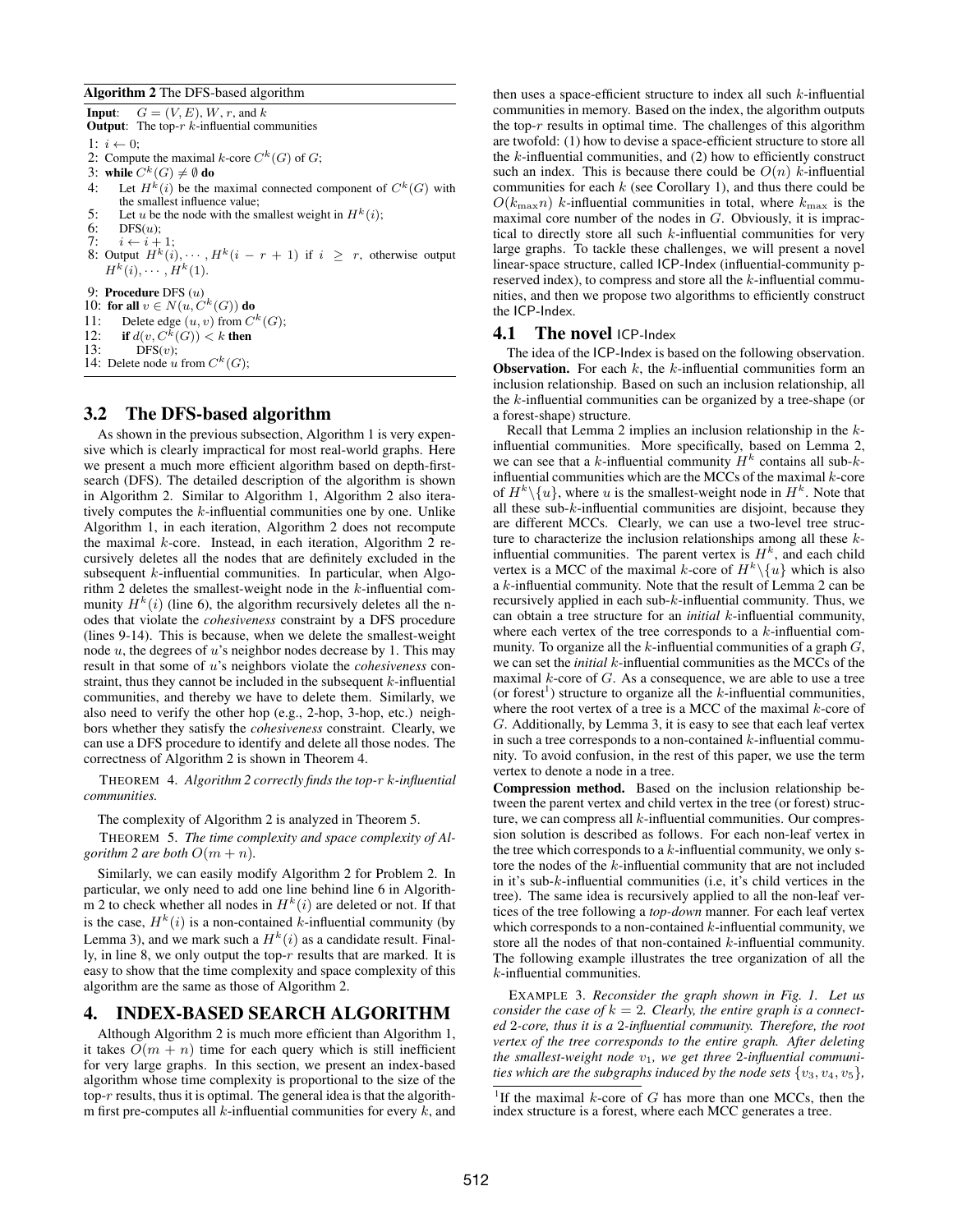

1: for  $i = 1$  to  $k_{\text{max}}$  do<br>2:  $j \leftarrow 0$ ;  $IT_k \leftarrow \emptyset$ 

2:  $j \leftarrow 0; IT_k \leftarrow \emptyset$ <br>3: Compute the maxi Compute the maximal *k*-core  $C^k(G)$  of *G*;

4: while  $C^k(G) \neq \emptyset$  do

5: Let  $H^k(j)$  be the maximal connected component of  $C^k(G)$  with the smallest influence value; 6: Let *u* be the node with the smallest weight in  $H^k(j)$ ;<br>7: DFS(*u*) {The same DFS procedure as invoked in Algo 7: DFS(*u*) {The same DFS procedure as invoked in Algorithm 2};<br>8: Let  $S_i$  be a set of nodes that are deleted in DFS(*u*):

8: Let  $S_j$  be a set of nodes that are deleted in DFS(*u*);<br>9: Add a vertex  $S_j$  in  $IT_i$ ;

9: Add a vertex  $S_j$  in  $IT_i$ ;<br>10:  $i \leftarrow i + 1$ :

 $i \leftarrow i + 1$ : 11: return ConstructTree();

 ${v_6, \cdots, v_{11}}$ *, and*  ${v_{12}, \cdots, v_{15}}$  *respectively. Thus, we create three child vertices for the root vertex which corresponds to the three* 2-influential communities respectively. Since  $v_1$  and  $v_2$  are *not included in these three* 2*-influential communities, we store them in the root vertex. The same idea is recursively applied in all the three* 2*-influential communities. For instance, for the* 2*-influential community induced by*  $\{v_3, v_4, v_5\}$ *, we can find that it is a noncontained* 2*-influential community. By our compression method, we store the nodes*  $\{v_3, v_4, v_5\}$  *in the corresponding tree vertex. For the other child vertices of the root, we have a similar process. Also, similar processes can be used for other k values. Fig. 2 shows the tree organization for all k for the graph shown in Fig. 1.*

We refer to the above tree-shape structures for all *k* from 1 to  $k_{max}$  as the ICP-Index. Below, we analyze the space complexity of the ICP-Index in Theorem 6.

THEOREM 6. *The space complexity of the* ICP-Index *is*  $O(m)$ *.* 

By Theorem 6, the ICP-Index takes linear space w.r.t. the graph size, thus it can be used for very large graphs. Below, we present two algorithms to construct the ICP-Index.

### 4.2 The basic index construction algorithm

The basic index construction algorithm is to invoke Algorithm 2  $k_{\text{max}}$  times, where  $k_{\text{max}}$  is the maximal core number of the nodes in *G*. Specifically, the basic algorithm consists of two steps. In the first step, the algorithm iteratively calls Algorithm 2 to compute all the tree vertices for each  $k$  ( $k = 1, \dots, k_{\text{max}}$ ). Then, in the second step, the algorithm invokes a tree construction algorithm to build the ICP-Index. The detailed description of the algorithm is outlined in Algorithm 3. Note that in line 8 of Algorithm 3, all the nodes deleted after invoking DFS(*u*) must be stored in a tree vertex. The reason is that the nodes deleted by  $DFS(u)$  are excluded in any sub*k*-influential communities of the current *k*-influential community. Moreover, only these nodes in the current *k*-influential community are excluded in its sub-*k*-influential communities. Thus, by our compression method, we need to create a tree vertex that contains all these nodes (line 9 of Algorithm 3). After generating all the tree

#### Algorithm 4 ConstructTree()

1: for  $i = 1$  to  $k_{\text{max}}$  do<br>2. Create a signal-vert

- 2: Create a signal-vertex tree for each vertex in  $IT_i$ ;<br>3: **for all** node u in G sorted in decreasing order of  $w_u$
- 3: **for all** node *u* in *G* sorted in decreasing order of  $w_u$  **do**<br>4: **for all**  $v \in N(u, G)$  s.t.  $w_v > w_u$  **do**
- 4: for all  $v \in N(u, G)$  s.t.  $w_v > w_u$  do<br>5: for  $i = 1$  to  $\min\{c_u, c_v\}$  do
- 5: **for**  $i = 1$  to min{ $c_u$ ,  $c_v$ } do<br>6:  $S_u \leftarrow$  the root node of the

6:  $S_u \leftarrow$  the root node of the tree in  $IT_i$  containing *u*;<br>7:  $S_v \leftarrow$  the root node of the tree in  $IT_i$  containing *v*;

7:  $S_v \leftarrow$  the root node of the tree in  $IT_i$  containing *v*;<br>8: **if**  $S_u \neq S_v$  **then** 

8: if  $S_u \neq S_v$  then<br>9: Merge the trees

Merge the trees rooted at  $S_u$  and  $S_v$  in  $IT_i$  by adding  $S_v$ as a child vertex of *Su*;

10: **return**  $\{IT_1, \cdots, IT_{k_{\text{max}}}\};$ 

| $k=1$ | $\{v_1\}, \{v_2\}, \{v_3\}, \{v_4, v_5\}, \{v_6\}, \{v_7\}, \{v_8\},$           |
|-------|---------------------------------------------------------------------------------|
|       | ${v_9,v_{10},v_{11}}, \{v_{12}\}, \{v_{13}\}, \{v_{14},v_{15}\}$                |
| $k=2$ | $\{v_1, v_2\}, \{v_3, v_4, v_5\}, \{v_6\}, \{v_7, v_{10}\},\$                   |
|       | ${v_8,v_9,v_{11}}, {v_{12}}, {v_{13},v_{14},v_{15}}$                            |
| $k=3$ | ${v_1, v_8}, {v_6, v_7, v_9, v_{10}, v_{11}}, {v_{12}, v_{13}, v_{14}, v_{15}}$ |
|       |                                                                                 |

Table 1: The tree vertices for all *k*

vertices for all  $k$ , the algorithm calls Algorithm 4 to construct the ICP-Index (line 11 of Algorithm 3).

Specifically, Algorithm 4 works in a bottom-up manner. To build a tree (or forest) structure for each  $k$  ( $k = 1, \dots, k_{\text{max}}$ ), the algorithm first builds a single-vertex tree for each tree vertex generated in the previous step (lines 1-2 of Algorithm 4). Then, for each *k*, the final tree (or forest) structure can be obtained by iteratively merging two subtrees (lines 3-9). Here the merge operation between two subtrees  $T_1$  and  $T_2$  is defined as follows. Let  $r_1$  and  $r_2$  be the roots of subtrees  $T_1$  and  $T_2$  respectively. Assume that  $f(r_1) < f(r_2)$ where  $f(r_i) = \min_{u \in r_i} \{w_u\}$  for  $i = 1, 2$ . Then, the merge operation between  $T_1$  and  $T_2$  is to set the root of  $T_2$  as a child vertex of the root of  $T_1$ . Note that this subtree merge operation can be efficiently implemented by using a union-find structure [9]. Moreover, we find that such a bottom-up tree construction algorithm for all *k* can be done via traversing the graph once, following a decreasing order of the node weight (lines 3-9 of Algorithm 4). The detailed implementation is depicted in Algorithm 4. We prove the correctness of Algorithm 4 in Theorem 7.

THEOREM 7. *Algorithm 4 correctly creates the tree-shape structures for all*  $k$   $(k = 1, \cdots, k_{\text{max}})$ .

The correctness of Algorithm 3 can be guaranteed by Theorem 4 and Theorem 7. Below, we give an example to show how Algorithm 3 works.

EXAMPLE 4. *Consider the graph shown in Fig. 1. For each k, by invoking the DFS-based algorithm, Algorithm 3 generates all the tree vertices shown in Table 1. Then, the algorithm calls Algorithm 4 to build the tree index. First, for each*  $k$  *(* $k = 1, 2, 3$ *), the Algorithm 4 creates a tree for each vertex. For instance, for*  $k = 1$ , *the algorithm generates 11 trees, because in Table 1 (row 1), there are 11 vertices when*  $k = 1$ *. Then, the algorithm processes the node v*15*, as it is the largest-weight node. As can be seen, v*<sup>15</sup> *has four neighbor nodes*  $\{v_1, v_{12}, v_{13}, v_{14}\}$ *. But the weights of all of them are smaller than w*15*, thus the algorithm continues to process node*  $v_{14}$ *. Since*  $v_{14}$  *has a neighbor*  $v_{15}$  *whose weight exceeds*  $w_{14}$ *, the algorithm traverses the edge*  $(v_{14}, v_{15})$  *(line 4 of Algorithm 4). Since the core numbers of*  $v_{14}$  *and*  $v_{15}$  *are 3, these two nodes must be included in the vertices of the trees of*  $k = 1, 2, 3$ *. Thus, for each*  $k$  ( $k = 1, 2, 3$ ), the algorithm first finds the root vertices of the trees *including v*<sup>14</sup> *and v*<sup>15</sup> *respectively (lines 6-7 of Algorithm 4). Since both v*<sup>14</sup> *and v*<sup>15</sup> *are included in the same vertex for all k, no merge operation will be done. For the remaining nodes, we use the same procedure, and we will obtain the tree-shape structures shown in Fig. 2 when the algorithm terminates.*

We analyze the time complexity of Algorithm 3 and Algorithm 4 as follows.

THEOREM 8. *The time complexities of Algorithm 3 and Algorithm 4 are*  $O(k_{\text{max}}(m+n))$  *and*  $O(\rho m)$  *respectively, where*  $\rho$  *is the arboricity [7] of a graph G.*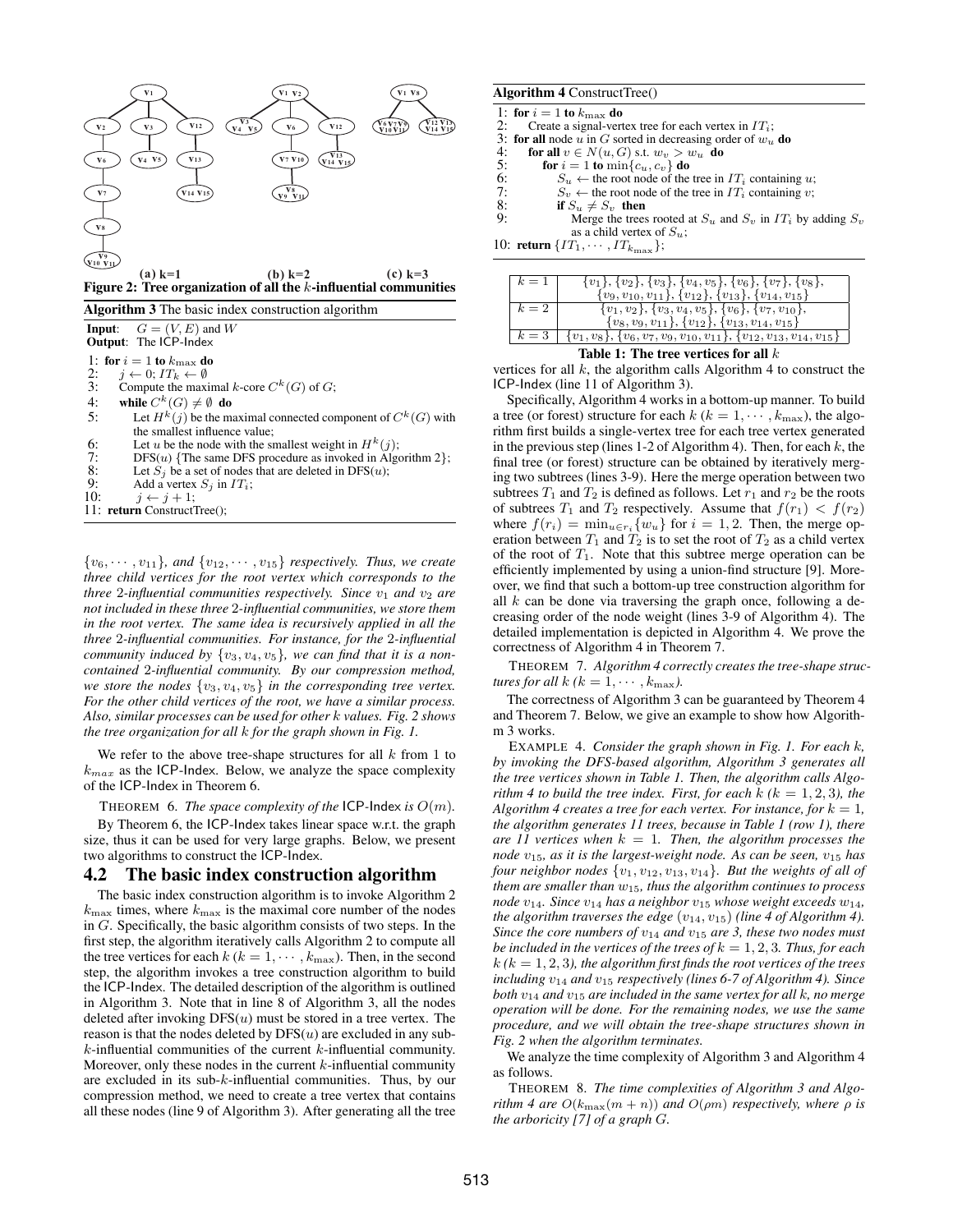Algorithm 5 The new index construction algorithm

**Input:**  $G = (V, E)$ Output: The ICP-Index 1: Compute the core number  $c_u$  for each node  $u \in V(G)$ ; 2: for all  $u \in V(G)$  do<br>3:  $x \leftarrow |f_v|_v \in N(G)$ 3:  $x_u \leftarrow |\{v|v \in N(u, G), c_v \geq c_u\}|; \tilde{c}_u \leftarrow c_u;$ 4:  $IT_i \leftarrow \emptyset$  for  $1 \leq i \leq k_{\text{max}}$ ; 5: for all *u* ∈ *V*( $\overline{G}$ ) sorted in increasing order of *w<sub>u</sub>* do 6: for *i* = 1 to  $\tilde{c}_v$ , do 6: for  $i = 1$  to  $\tilde{c}_u$  do 7. 7:  $S_i \leftarrow \{u\};$ <br>8:  $k \leftarrow \tilde{c}_u; \tilde{c}_u \leftarrow$ 8:  $k \leftarrow \tilde{c}_u; \tilde{c}_u \leftarrow -1;$ <br>9:  $U \leftarrow \emptyset;$ 9:  $U \leftarrow \emptyset$ ;<br>10: UpdateC 10: UpdateCore(*u*, *k*, *S*, *U*); 11: UpdateSupport(*U*);<br>12: **for**  $i = 1$  **to**  $k$  **do** 12: **for**  $i = 1$  **to**  $k$  **do**<br>13: **Add a vertex**  $S$ Add a vertex  $S_i$  in  $IT_i$ ; 14: return ConstructTree();

In addition, it is easy to derive that the space complexity of Algorithm 3 is  $O(m + n)$ , which is linear w.r.t. the graph size.

#### 4.3 The new index construction algorithm

As shown in previous subsection, the time complexity of the basic index construction algorithm is  $O(k_{\text{max}}(m+n))$  which is inefficient when the graph size and *k*max are very large. Here we propose a much more efficient algorithm to construct the ICP-Index.

Recall that in Algorithm 3, the most time-consuming step is to generate all the tree vertices for all *k*. Thus, to reduce the time overhead, we strive to reduce the time cost of the tree vertices generation procedure. Unlike Algorithm 3 which creates all tree vertices following the increasing order of *k* (i.e.,  $k = 1, \dots, k_{\text{max}}$ ), the key idea of our new algorithm is that it generates all tree vertices following the increasing order of node weights. Specifically, the new algorithm iteratively deletes the nodes following the increasing order of their weights. When the algorithm removes a node *u* in an iteration, the algorithm will generate the tree vertices containing *u* for all *k*. Thus, if all the nodes are deleted, all tree vertices are generated. After creating all tree vertices, the algorithm calls Algorithm 4 to build the ICP-Index. The rationale behind the new algorithm is as follows. We observe in Algorithm 3 that for each *k*, all the tree vertices are generated based on the increasing order of node weights. Since all the tree generation procedures for  $k = 1, \dots, k_{\text{max}}$  share the same node order, we can simultaneously create all the tree vertices for all *k* by following this order.

The challenge of the new algorithm is how to correctly create the tree vertices for all *k* when deleting a node. Note that a node *u* with core number  $c_u$  is included in  $c_u$  different vertices in the trees with  $k = 1, 2, \dots, c_u$  respectively. Thus, if *u* is deleted, the new algorithm must simultaneously creates *c<sup>u</sup>* different tree vertices. Since each tree vertex containing *u* may also include other nodes, the algorithm also needs to find these nodes and add them into the tree vertex that includes *u*. Furthermore, after deleting a node, the core numbers of some other nodes may be updated. Therefore, when the algorithm deletes node *u*, the current core number of *u* denoted by  $\tilde{c}_u$  may not be the original  $c_u$ , as it may be updated after a node is deleted. This gives rise to a new challenge to devise such a tree vertices generation algorithm.

To overcome the above challenges, we develop an algorithm that can correctly create the tree vertices for all *k* when deleting a node. The idea of our algorithm is that when the algorithm deletes a node  $u$  in an iteration, it creates  $\tilde{c}_u$  (i.e., the current core number of *u*) tree vertices and dynamically maintains the core numbers of the other nodes after deleting *u*. By an in-depth analysis of our algorithm, we can show that all the tree vertices containing *u* that are not created in this iteration have already been generated before deleting *u*. The detailed description of our algorithm is shown in Algorithm 5.

### Algorithm 6 UpdateCore $(u, k, S, U)$ 1: if  $\tilde{c}_u \neq -1$  then 2:  $S_{\tilde{c}_u+1} \leftarrow S_{\tilde{c}_u+1}$  ∪{*u*};<br>3: *U* ← *U* ∪{*u*}; 4: for all  $v \in N(u, G)$  *s.t.* $\tilde{c}_u \leq c_v$  do<br>5: if  $\tilde{c}_v = -1$  or  $v \in U$  then 5: if  $\tilde{c}_v = -1$  or  $v \in U$  then<br>6: continue; 6: continue;<br>7: if  $(\tilde{c}_u = -1)$ 7: if  $(\tilde{c}_u = -1 \text{ and } \tilde{c}_v \le k)$  or  $(\tilde{c}_u \ne -1 \text{ and } \tilde{c}_v = \tilde{c}_u + 1)$  then<br>8:  $x_v \leftarrow x_v - 1$ ; 8:  $x_v \leftarrow x_v - 1;$ <br>9: **if**  $x_v \leq \tilde{c}_v$  then 9: **if**  $x_v < \tilde{c}_v$  then<br>10:  $\tilde{c}_v \leftarrow \tilde{c}_v - 1$ 10:  $\tilde{c}_v \leftarrow \tilde{c}_v - 1;$ <br>11: UpdateCore $(v,$ UpdateCore $(v, k, S, U)$ ; Algorithm 7 UpdateSupport(*U*) 1: for all  $u \in U$  do<br>2:  $x_u \leftarrow 0$ : 2:  $x_u \leftarrow 0;$ <br>3: **if**  $\tilde{c}_u = -$ 3: if  $\tilde{c}_u = -1$  then<br>4: continue;

4: continue;<br>5: for all  $v \in N$ 5: for all  $v \in N(u, G)$ *s.t.* $\tilde{c}_u \leq c_v$  do<br>6: if  $\tilde{c}_v \geq \tilde{c}_u$  then

if  $\tilde{c}_v \geq \tilde{c}_u$  then

7:  $x_u \leftarrow x_u + 1;$ 

Algorithm 5 iteratively deletes the nodes by following the increasing order of their weights (line 5). In each iteration, the algorithm creates  $\tilde{c}_u$  tree vertices when deleting *u*, where  $\tilde{c}_u$  is the updated core number of node *u* (lines 6-7). Note that in Algorithm 5, the algorithm does not explicitly delete a node. Instead, the algorithm sets the core number of a node to *−*1, indicating that the node is deleted (line 8). After deleing a node, the algorithm calls Algorithm 6 and Algorithm 7 to dynamically maintain the core numbers of the remaining nodes (lines 10-11). Notice that Algorithm 6 and Algorithm 7 generalize the core maintenance algorithm independently proposed in [16, 20] to handle the case of node deletion<sup>2</sup>. Here we implement this core maintenance algorithm by dynamically updating the *support* of each node *u* (denoted by *xu*), which is defined as the number of neighbors whose updated core numbers are no smaller than  $\tilde{c}_u$ . When the support of a node *u* is smaller than it's current core number (i.e.,  $x_u < \tilde{c}_u$ ), the core number of *u* must be updated (lines 9-11 of Algorithm 6). Note that the core numbers of all the remaining nodes decrease by at most 1 after removing a node. In addition, after deleing a node *u*, the neighbor nodes of  $u$  with core numbers larger than  $\tilde{c}_u$  may need to update their core number (line 4 of Algorithm 6). Moreover, in the core number maintenance procedure (Algorithm 6), the algorithm also needs to add the nodes whose core numbers are updated into the corresponding tree vertices (line 2 of Algorithm 6). The correctness of Algorithm 5 is shown in Theorem 9.

THEOREM 9. *Algorithm 5 correctly creates the* ICP*-*Index*.*

The following example illustrates how Algorithm 5 works.

EXAMPLE 5. *Consider the graph shown in Fig. 1. In the first iteration of Algorithm 5, the algorithm processes node v*1*. Since*  $\tilde{c}_1 = 3$ , the algorithm creates three tree vertices that include  $v_1$ , *which is denoted by*  $S_1(v_1)$ *,*  $S_2(v_1)$ *, and*  $S_3(v_1)$  *respectively (lines 6-7*). Note that here  $S_i(v_1)$   $(i = 1, 2, 3)$  denotes a tree vertex that *belongs to the tree of*  $k = i$ *. Subsequently, the algorithm sets the core number of*  $v_1$  *to*  $-1$ *, indicating that*  $v_1$  *is deleted. Then, the algorithm invokes Algorithm 6 to update the core numbers of the remaining nodes. After invoking Algorithm 6, we can find that*  $v_2$ *is inserted into the tree vertex*  $S_2(v_1)$ *, and*  $v_8$  *is added into the tree vertex*  $S_3(v_1)$ *. Moreover, the core numbers of*  $v_2$  *and*  $v_8$  *are updated to* 1 *and* 2 *respectively. After that, all the tree vertices containing v*<sup>1</sup> *have been generated, which is consistent with the tree vertices shown in Table 1. In the second iteration, the algorithm continues to deal with node v*<sup>2</sup> *by following the increasing order of node*

<sup>&</sup>lt;sup>2</sup>The original core maintenance algorithms independently proposed in [16, 20] mainly focus on edge deletion and insertion.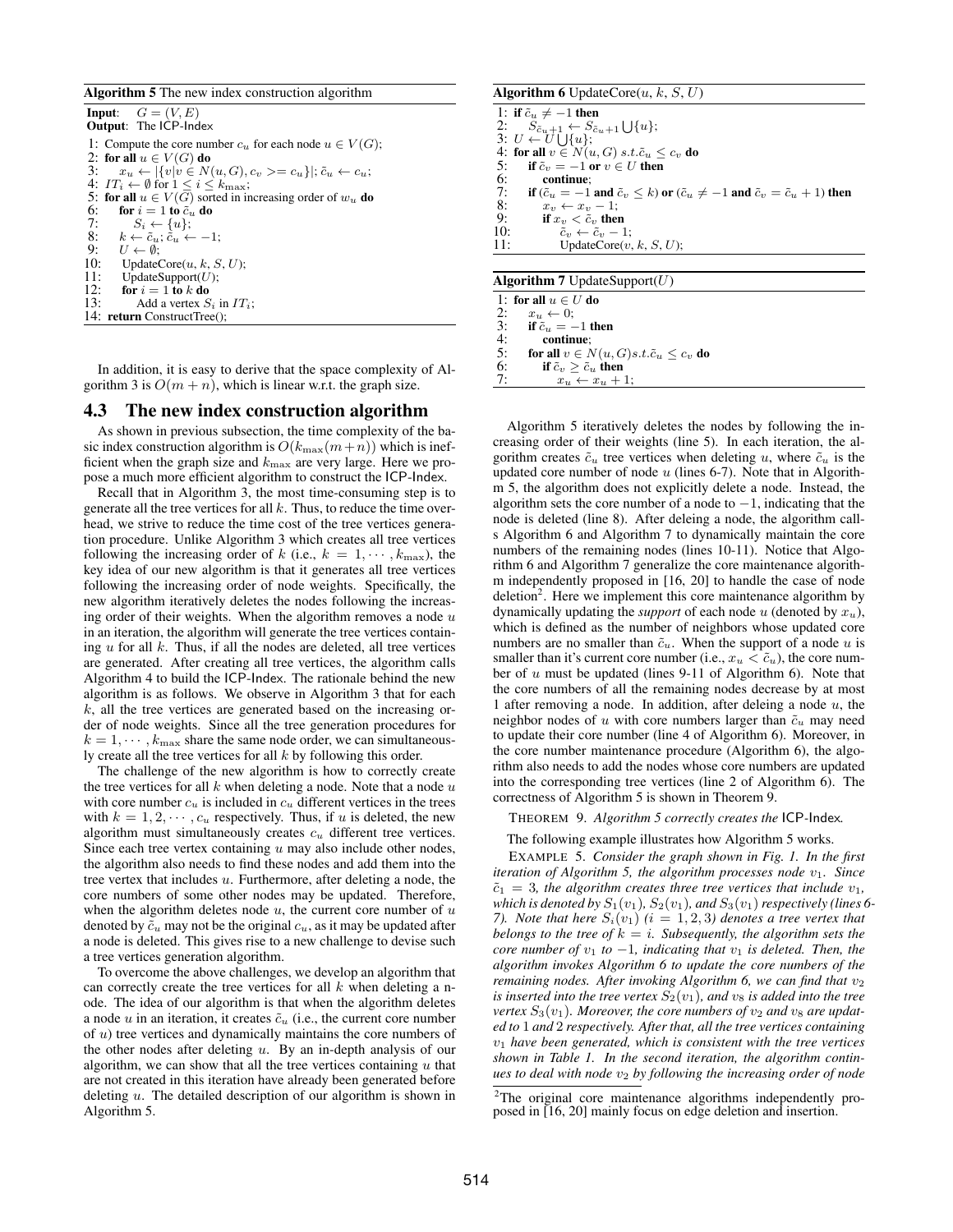*weights. Since the current core number of*  $v_2$  *is* 1*, in this iteration, the algorithm only creates one tree vertex*  $S_1(v_2)$  *that contains*  $v_2$ *(lines 6-7). Likewise, the algorithm sets the core number of*  $v_2$  *to −*1*, denoting that v*<sup>2</sup> *is removed. Then, the algorithm calls Algorithm 6 to update the core numbers of the remaining nodes. After invoking Algorithm 6, we can see that no node needs to update its core number. Therefore, in this iteration, the algorithm generates only one tree vertex*  $S_1(v_2)$  *that contains only one node*  $v_2$ *. Up to this iteration, all the tree vertices that includes*  $v_2$  *is created. Other iterations are processed similarly. After processing all nodes, the algorithm correctly generates all tree vertices shown in Table 1. Finally, the algorithm calls Algorithm 4 to construct the* ICP*-*Index*.*

The time complexity of Algorithm 5 is shown in Theorem 10.

THEOREM 10. *The time complexity of Algorithm 5 is*  $O(\rho m)$ *, where ρ is the arboricity of the graph.*

REMARK 1. *According to [7], the arboricity of a graph is nev-√ er larger than*  $O(\sqrt{m})$  *in the worst case, and it has shown to be very small in many real-world graphs [17, 14]. Thus, the time cost of Algorithm 5 is much lower than the worst case bound, which is also confirmed in our experiments.*

In addition, it is very easy to show that the space complexity of Algorithm 5 is  $O(m + n)$ .

### 4.4 Query processing algorithm

Based on the ICP-Index, the query processing algorithm is straightforward. For Problem 1, to compute the top-*r k*-influential communities, the algorithm first finds the tree corresponding to *k* from the ICP-Index, and then outputs the nodes in the top-*r* subtrees with the highest weights (the weight of a subtree is the minimum weight of nodes in its root vertex). This is because in our ICP-Index, the nodes included in a subtree of the tree corresponding to *k* exactly form a *k*-influential community. Similarly, for Problem 2, the algorithm outputs nodes in the top- $r$  leaf vertices with the highest weights in the tree corresponding to *k*, as the nodes in each leaf vertex form a non-contained *k*-influential community. The time complexity of the query processing algorithm for both Problem 1 and Problem 2 is linear w.r.t. the answer size<sup>3</sup>, thus it is optimal.

#### 5. UPDATE IN DYNAMIC NETWORKS

Many real-world networks are frequently updated. Clearly, when the network is updated, both the ICP-Index and the top-*r* results also need to be updated. The challenge is that a single edge insertion or deletion may trigger updates in a number of tree vertices of the ICP-Index. This can be an expensive operation because the corresponding tree vertices need to be recomputed. For example, consider a graph shown in Fig. 1. After inserting an edge  $(v_{10}, v_{11})$ , the tree vertex  $\{v_9, v_{10}, v_{11}\}$  in the tree of  $k = 1$  (See Table 1) needs to be split into two tree vertices  $\{v_9\}$  and  $\{v_{10}, v_{11}\}$ . In the tree of  $k = 2$ , the two tree vertices  $\{v_7, v_{10}\}$  and  $\{v_8, v_9, v_{11}\}$  are updated by three tree vertices which are  $\{v_7\}$ ,  $\{v_8\}$ , and  $\{v_9, v_{10}, v_{11}\}$ . In the tree of  $k = 3$ , no update is needed. To overcome this challenge, we will propose an efficient algorithm for dynamically maintaining the tree vertices of the ICP-Index when the network is updated. Note that we can also efficiently answer the query by using the tree vertices only (without the tree structure). Specifically, we can first find the top-*r* tree vertices, and then only search the neighbors of the nodes in the tree vertices to construct the answer (i.e., the tree structure is implicitly constructed online). It is easy to show that the time complexity of this algorithm is the same as the time complexity of the previous tree-based algorithm to construct the top-*r* results (include edges). Therefore, in this paper, we mainly focus on updating the tree vertices. Below, we consider two types of updates: edge insertion and edge deletion.

Before we proceed further, we define some useful and frequently used notations. Let  $r_{\text{max}}$  be the maximal  $r$  in the queries posed by the users. For example, we can assume  $r_{\text{max}} = 100,000$ , because users typically are not interested in the results beyond top-100*,* 000. For convenience, we refer to the tree of  $k = i$  in the ICP-Index as tree-*i*. Let  $\tilde{r}_u$  be the rank of *u* in the sorted list of nodes with the increasing order by weights. For simplicity, we assume that the rank of a node is based on the property of the node itself, which is independent of edge updates. For each tree-*i* ( $i = 1, \dots, k_{\text{max}}$ ), we assign a timestamp for every tree vertex when it is generated by Algorithm 2. Here the timestamp is an integer ranging from 1 to  $n_i$ , where  $n_i$  denotes the number of vertices in tree- $i$ . Note that by definition, a tree vertex with a large timestamp implies that the tree vertex has a large influence value. Denote by  $R_u^{(i)}$  the timestamp of the tree vertex that contains node *u* in tree-*i*. For convenience, we also refer to  $R_u^{(i)}$  as the timestamp of node *u* in tree-*i* when the definition is clear. Let  $\tilde{r}^{(i)}_{\text{max}}$  be the rank of the smallest weight node in the tree vertex with timestamp  $n_i - r_{\text{max}} + 1$ . For example, reconsider the graph shown in Fig. 1. We can see that  $\tilde{r}_{v_9} = 9$ . In tree-1,  $R_{v_9}^{(1)} = 8$ , because  $v_9$  is included in the tree vertex  $\{v_9, v_{10}, v_{11}\}$  whose timestamp is 8 (See Table 1). Assume that  $r_{\text{max}} = 4$ . Then,  $\tilde{r}_{\text{max}}^{(1)} = 9$ , because in tree-1, the tree vertex with timestamp  $n_1 - r_{\text{max}} + 1$  (equals 8) is  $\{v_9, v_{10}, v_{11}\}$ , where the rank of the smallest weight node  $(v_9)$  is 9.

#### 5.1 Handling Edge Insertion

Here we consider the case of inserting an edge  $(u, v)$ . The straightforward method is to re-compute all tree vertices using Algorithm 5 when the graph is updated. Clearly, this method is inefficient for large graphs. Below, we first present two basic updating rules, and then propose a minimum tree re-computation method to further reduce the computational cost for edge insertion.

The basic updating rules: we give two basic updating rules below. **Rule 1:** let  $c_{\min} = \min\{c_u, c_v\}$  (i.e., the minimum core number of *u* and *v*). Then, after inserting  $(u, v)$ , every tree-*i* for  $i > c_{\min}$  + 1 will not be updated. This is because when inserting an edge, the core numbers of the nodes increase by at most one [16]. As a result, each *i*-influential community for  $i > c_{\min} + 1$  does not change, and thus every tree-*i* remains unchanged.

Rule 2 (Lazy update): the key idea of the lazy update rule is that we only maintain the tree vertices when they affect the top-*r* results for  $r \leq r_{\text{max}}$ . Formally, we have the following lemma.

LEMMA 4. *For each tree-i* ( $i=1,\cdots,k_{\text{max}}$ ), if  $\tilde{r}_u<\tilde{r}_{\text{max}}^{(i)}$  or  $\tilde{r}_v < \tilde{r}_{\max}^{(i)}$ , the tree vertices in the top- $r$  results for  $r \leq r_{\max}$  keep *unchanged when the graph is updated by inserting or deleting an edge* (*u, v*)*.*

Based on the above lemma, when inserting an edge  $(u, v)$ , we first check the conditions  $\tilde{r}_u < \tilde{r}_{\text{max}}^{(i)}$  and  $\tilde{r}_v < \tilde{r}_{\text{max}}^{(i)}$ . If one of them holds, we do not perform any update operation for the tree vertices in tree-*i*, because their updates do not affect the top-*r* results for  $r \leq r_{\text{max}}$ .

The minimum tree re-computation method: Besides the basic updating rules, here we present a method which can achieve minimum tree re-computation when an edge is inserted. The method, as verified in our experiments, can largely reduce the computational cost for edge insertion even after Rule 1 and Rule 2 are applied. Recall that after inserting an edge  $(u, v)$ , all tree-*i* with  $i > c_{\min}+1$ do not change (by Rule 1), thus we only need to update all tree-*i* with  $i = 1, \dots, c_{\text{min}} + 1$ . Specifically, we consider two cases: (1) all tree-*i* with  $i = 1, \dots, c_{\text{min}}$ , and (2) tree- $(c_{\text{min}} + 1)$ .

For case (1), we let  $l_w^i$  be the number of w's neighbors whose timestamps are no less than *w* after inserting  $(u, v)$ , i.e.,  $l_w^i =$  $|{x|x \in N(w, G) ∧ R_x^{(i)} \ge R_w^{(i)}\}|$ . By this definition,  $l_w^i$  denotes the degree of *w* in the *i*-core after deleting all nodes whose timestamps are smaller than *w*. We assume without loss of generality

<sup>&</sup>lt;sup>3</sup>Suppose that each answer only contains the set of nodes in each community; Otherwise, we simply compute the induced subgraph by the nodes in the answer.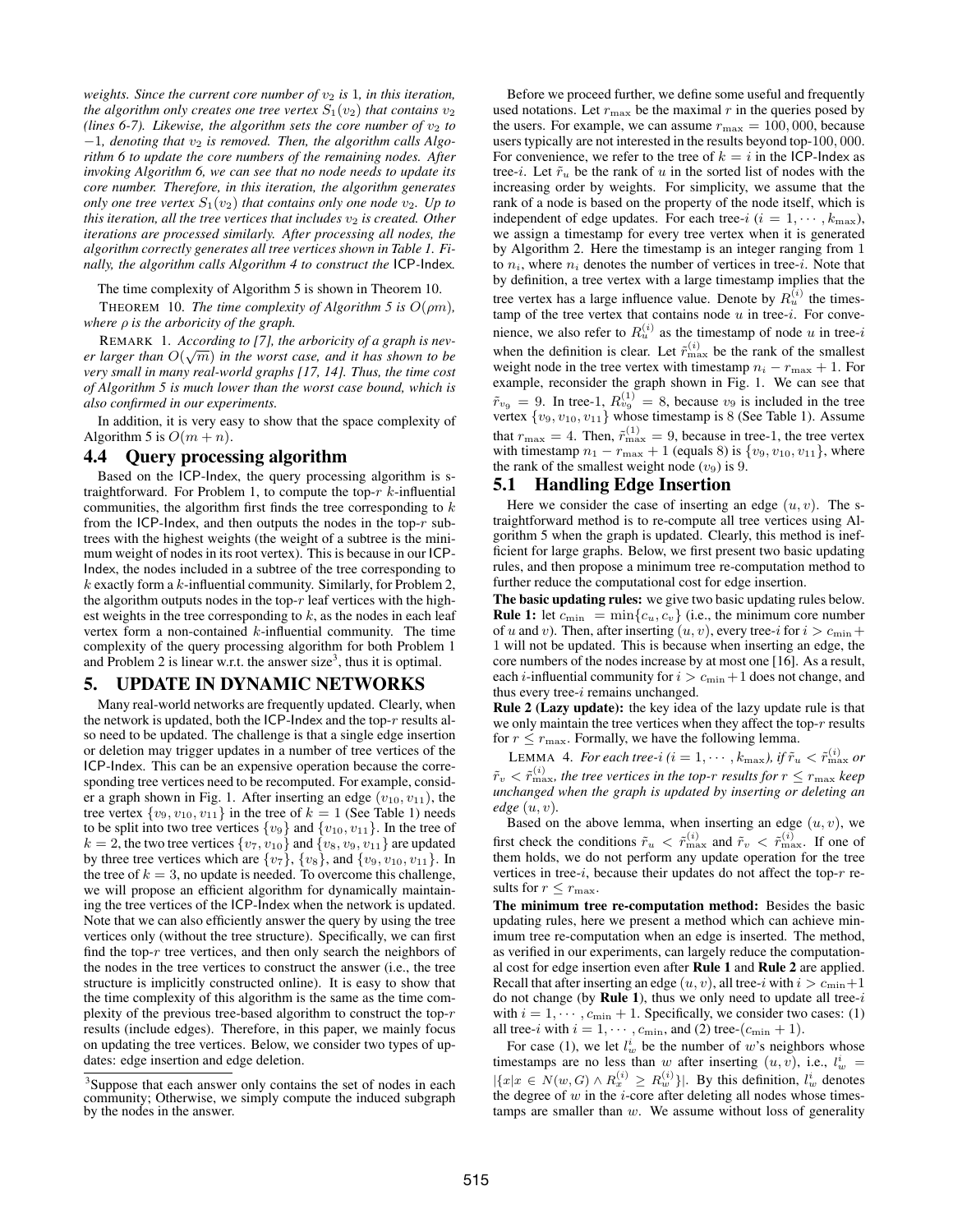that  $R_u^{(i)} \leq R_v^{(i)}$  in tree-*i*. Let  $IT_i[R_u^{(i)}]$  be the tree vertex containing *u* and  $\bar{u}$  be the smallest weight node in  $IT_i[R_u^{(i)}]$ . After inserting  $(u, v)$ , for each tree-*i* with  $i = 1, \dots, c_{\min}$  (case (1)), we study whether  $IT_i[R_u^{(i)}]$  needs to be updated. To this end, we recover the procedure of generating the tree vertex  $IT_i[R_u^{(i)}]$ . In particular, we perform a similar DFS procedure as Algorithm 2 to recursively delete the nodes in  $IT_i[R_u^{(i)}]$ . Unlike Algorithm 2, here we use  $l_w^i$  as the *degree* of node *w*, and the DFS procedure only traverses the nodes in  $IT_i[R_u^{(i)}]$  and their neighbors as well. Similar to Algorithm 2, the DFS procedure initially traverses node  $\bar{u}$ . When a neighbor node of *w* for  $w \in IT_i[R_u^{(i)}]$  is deleted,  $l_w^i$  decreases by 1, and when  $l_w^i$  is smaller than *i*, *w* is deleted. If node *u* is deleted when the DFS procedure terminates, the tree vertex  $IT_i[R_u^{(i)}]$  does not need to be updated, and thereby all tree vertices keep unchanged. The reason is as follows. First, the insertion of edge  $(u, v)$  does not affect the tree vertices with timestamps smaller than  $R_u^{(i)}$ . Second, if *u* is deleted, all other nodes in  $IT_i[R_u^{(i)}]$ must be deleted (by the definition of tree vertex), and thus the tree vertex  $IT_i[R_u^{(i)}]$  does not change. Third, if *u* is deleted, all *u*'s outgoing edges are also deleted, and thus inserting the edge (*u, v*) does not affect the tree vertices with timestamps larger than  $R_u^{(i)}$ . On the other hand, if node *u* fails to be removed by the DFS procedure, then we re-compute all the tree vertices for tree-*i*. Below, we give a sufficient and necessary condition for updating the tree vertices in tree-*i*.

LEMMA 5. For each tree-*i* with  $i = 1, \dots, c_{\min}$ , the tree ver*tices in tree-i need to be updated after inserting* (*u, v*)*, if and only if u is not deleted by the DFS procedure.*

By Lemma 5, a sufficient and necessary condition for updating the tree vertices in tree- $i$  is that  $u$  is not deleted by the DFS procedure. Thus, our algorithm, which is based on such a sufficient and necessary condition, is optimal in the sense that the number of tree re-computations by our algorithm is minimum.

For case (2) (tree- $(c_{\min} + 1)$ ), if *u* or *v*'s core number is updated, we use **Rule 2** to update the tree vertices in tree- $(c_{\min} + 1)$ . Otherwise, no update is needed.

The algorithm for handling edge insertion is depicted in Algorithm 8, which integrates both the basic updating rules and the minimum tree re-computation method. In lines 4-5 and lines 9- 10, we use Rule 2 for updating. In lines 6-7, we apply the minimum tree re-computation method to update the tree vertices. In the main loop (line 3), we use Rule 1 for updating. In lines 11-17, the procedure IsRecompute is used to determine whether *u* (assume  $R_u^{(i)} \leq R_v^{(i)}$ ) is deleted by the DFS procedure (InsertionDF-S, lines 18-24) or not. Note that in the InsertionDFS procedure, we set  $l_u^k = -1$  to denote that *u* is deleted. The correctness of Algorithm 8 can be guaranteed by Lemma 4 and Lemma 5. The time complexity for checking the tree re-computation conditions in Algorithm 8 (line 6) is  $O(\sum_{i=1}^{c_{\text{min}}} \sum_{u \in IT[R_u^{(i)}]} d_u)$ . In the experiments, we will show that our algorithm is at least four orders of magnitude faster than the straightforward re-computation based algorithm in large graphs.

#### 5.2 Handling Edge Deletion

Consider the case of deleting an edge (*u, v*). Similarly, we have two basic updating rules. First, for Rule 1, each tree-*i* with *i >*  $c_{\min}$  ( $c_{\min}$  =  $\min\{c_u, c_v\}$ ) will not be updated after deleting an edge  $(u, v)$ , because all *i*-influential communities for  $i > c_{\min}$  remain unchanged after removing  $(u, v)$ . Second, for **Rule 2**, we can also use Lemma 4 to handle the edge deletion case. To further improve the efficiency, we also propose a minimum tree recomputation method. For each tree-*i* with  $i = 1, \dots, c_{\text{min}}$ , we let  $l_w^i$  be the number of *w*'s neighbors whose timestamps are no less

**Input:**  $G = (V, E)$ , and edge  $(u, v)$ Output: The updated tree vertices 1: Updated core numbers for all nodes; 2:  $c_{\min} \leftarrow \min\{c_u, c_v\}$ ;  $3:$  for  $i = 1$  to  $c_{\min}$  do 4: if  $\tilde{r}_u < \tilde{r}_{\rm max}^{(i)}$  or  $\tilde{r}_v < \tilde{r}_{\rm max}^{(i)}$  then 5: Continue;<br>6: if IsRecompu 6: if IsRecompute $(u, v, i)$  then<br>7: Recompute all tree vertice Recompute all tree vertices for tree *i*; 8: if *u* or *v*'s core number is updated then 9: if  $\tilde{r}_u \geq \tilde{r}_{\text{max}}^{(c_{\text{min}}+1)}$  and  $\tilde{r}_v \geq \tilde{r}_{\text{max}}^{(c_{\text{min}}+1)}$  then 10: Recompute all tree vertices for tree  $c_{\text{min}} + 1$ ; 11: Procedure bool IsRecompute (*u*, *v*, *k*) 12:  $R_{\min}^{(k)} \leftarrow \min\{R_u^{(k)}, R_v^{(k)}\}, \bar{w} \leftarrow R_u^{(k)} < R_v^{(k)}$ ?*u* : *v*; 13: for all  $w \in IT_k[R_{\text{min}}^{(k)}]$  do 14:  $l_w^k \leftarrow |\{x | x \in N(w, G) \land R_x^{(k)} \geq R_w^{(k)}\}|;$ 15: Let  $\bar{u}$  be the smallest weight node in  $IT_k[R_{\text{min}}^{(k)}];$ 

Algorithm 8 EdgeInsertion(*u*, *v*)

- 16: InsertionDFS( $\bar{u}$ ,  $k$ ,  $IT_k[R_{\text{min}}^{(k)}]$ );
- 17: **return**  $(l_{\bar{w}}^k \neq -1);$
- 18: **Procedure** InsertionDFS  $(u, k, IT_k[R_{\text{min}}^{(k)})$
- 19:  $l_u^k$  ← −1;
- 20: for all  $v \in N(u, G)$  do

21: if 
$$
v \notin IT_k[R_{\min}^{(k)}]
$$
 or  $l_v^k = -1$  then

- 22: Continue;
- $l_v^k \leftarrow l_v^k 1;$ 23: if  $l_v^k < k$  then
- 

## 24: InsertionDFS  $(v, k, IT_k[R_{\text{min}}^{(k)}])$ ;

### Algorithm 9 EdgeDeletion(*u*, *v*)

| <b>Input:</b> $G = (V, E)$ , and edge $(u, v)$ |
|------------------------------------------------|
| <b>Output:</b> The updated tree vertices       |
| 1. Undeted case mumbers for all nodes.         |

- 1: Updated core numbers for all nodes;
- 2:  $c_{\min} \leftarrow \min\{c_u, c_v\}$ ; 3: for  $i = 1$  to  $c_{\min}$  do
- 4: if  $\tilde{r}_u < \tilde{r}_{\rm max}^{(i)}$  or  $\tilde{r}_v < \tilde{r}_{\rm max}^{(i)}$  then
- 
- 5: Continue;<br>6: Compute  $l^i$ , a 6: Compute  $l_u^i$  and  $l_v^i$ ;
- 7: if  $l_u^i < i$  or  $l_v^i < i$  then
- 8: Recompute all tree vertices for tree *i*;

than *w* after deleting  $(u, v)$ , i.e.,  $l_w^i = |\{x | x \in N(w, G) \land R_x^{(i)} \geq \}$  $R_w^{(i)}$ }. Below, we give a sufficient and necessary condition for updating the tree vertices.

LEMMA 6. For each tree-*i* with  $i = 1, \dots, c_{\text{min}}$ , the tree ver*tices in tree-i need to be updated after deleing* (*u, v*)*, if and only if*  $l_u^i < i$  or  $l_v^i < i$ .

Based on Lemma 6, we can use  $l_u^i$  and  $l_v^i$  to determine whether the tree vertices in tree-*i* need to be updated. The algorithm for handling edge deletion is outlined in Algorithm 9, which integrates both the basic updating rules and the minimum tree re-computation method. In lines 4-5, we use Rule 2 for updating, and in lines 6-8, we use the minimum tree re-computation method to update the tree vertices. In the main loop (line 3), we use Rule 1 for updating. The time complexity for checking all re-computation conditions in Algorithm 9 (lines 6-7) is  $O(d_u + d_v)$ . In addition, it is worth mentioning that both Algorithm 8 and Algorithm 9 do not increase the space complexity for top-*r k*-influential communities search.

#### 6. PERFORMANCE STUDIES

We conduct extensive experiments to evaluate the proposed algorithms. To construct the ICP-Index, we implement both the basic (Algorithm 3) and the new (Algorithm 5) algorithms, denoted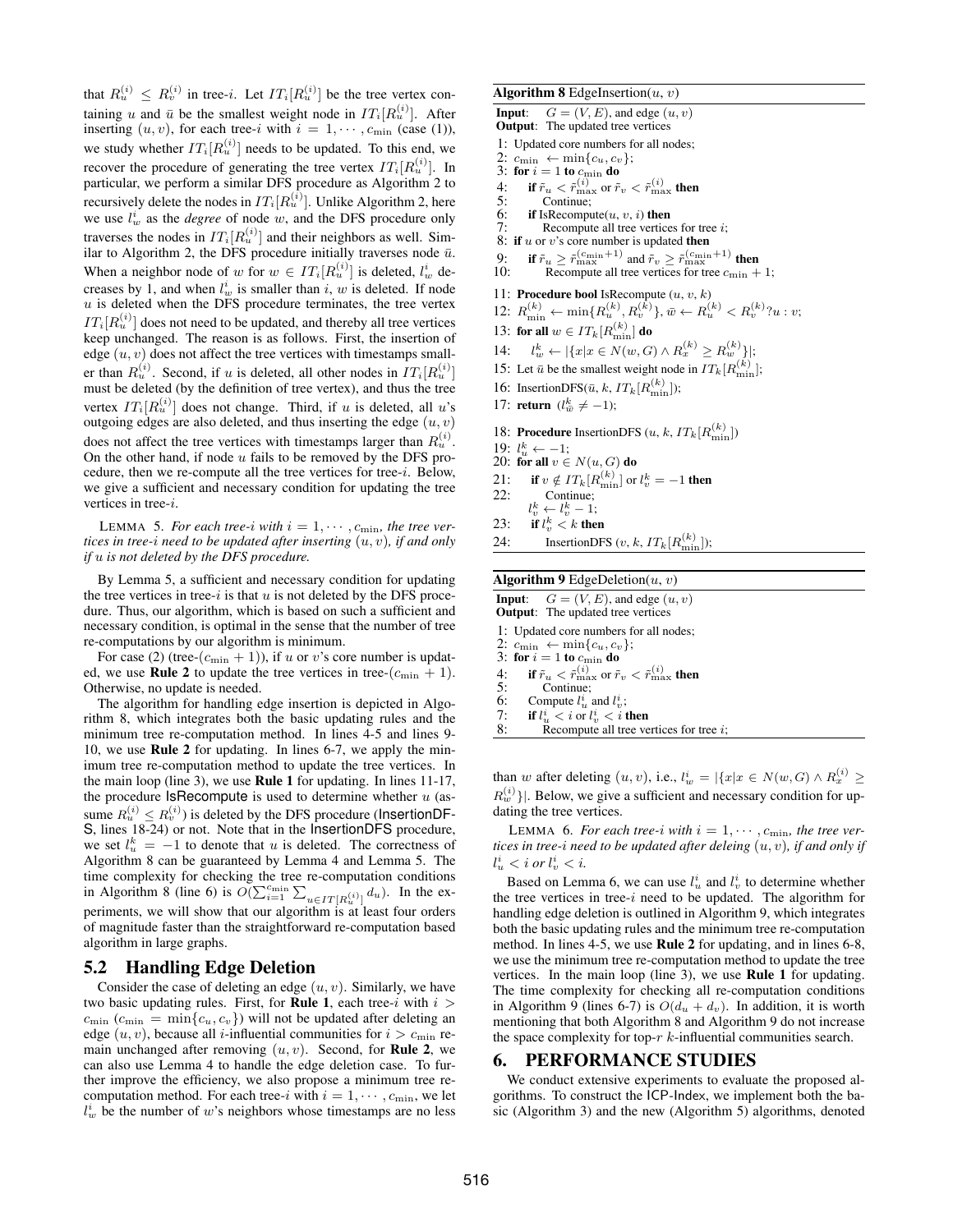| <b>Dataset</b> | $n_{\cdot}$   | m             | $d_{\max}$ | $k_{\rm max}$ |
|----------------|---------------|---------------|------------|---------------|
| <b>IIK</b>     | 18,520,486    | 298,113,762   | 194.955    | 943           |
| Arabic         | 22,744,080    | 639.999.458   | 575,628    | 3.247         |
| WebBase        | 118, 142, 155 | 1,019,903,190 | 816,127    | 1,506         |
| Twitter        | 41,652,230    | 1,468,365,182 | 2.997.487  | 2.488         |
| SK.            | 50,636,154    | 1,949,412,601 | 8,563,816  | 4,510         |
| FriSter        | 65,608,366    | 1,806,067,135 | 5.214      | 304           |

Table 2: Datasets

| <b>Parameter</b> | Range                           | Default value |
|------------------|---------------------------------|---------------|
|                  | 2, 4, 8, 16, 32, 64, 128, 256   | 32            |
| m                | 5, 10, 20, 40, 80, 160, 320     | 40            |
| $\boldsymbol{n}$ | $20\%, 40\%, 60\%, 80\%, 100\%$ | 100\%         |
| m                | 20\%, 40\%, 60\%, 80\%, 100\%   | 100%          |



Figure 3: Index testing

by Basic and New respectively. For query processing, we implement four algorithms, named Online-All, Online-NCT, Index-All, and Index-NCT, respectively. Online-All and Online-NCT are the DFS-based online search algorithms (Algorithm 2) which are used to compute the top-*r k*-influential communities and the top-*r* noncontained *k*-influential communities respectively; Similarly, Index-All and Index-NCT are the ICP-Index based algorithms used to compute the top-*r k*-influential communities and the top-*r* noncontained *k*-influential communities respectively. Note that we do not implement the basic online search algorithm (Algorithm 1), as it is impractical for many real-world graphs. All algorithms are implemented in C++. All experiments are conducted on a computer with 3.46GHz Intel Xeon X5690 (6-core) CPU and 96GB memory running Red Hat Enterprise Linux 6.4 (64-bit). In all experiments, both the graph and the ICP-Index are resident in main memory.

Datasets. We use six web-scale real-world graphs in our experiments. The detailed statistics of our datasets are shown in Table 2. The first five datasets in Table 2 are downloaded from (ht tp://law.di.unimi.it/datasets.php), and the FriSter dataset is downloaded from (http://snap.stanford.ed u). Among the six graphs, UK, Arabic, WebBase, and SK are web graphs, and Twitter and FriSter are social networks.

Parameters. In all the experiments, without otherwise specified, we use the PageRank score of node *u* to denote its weight, as PageRank is a widely-used model to measure the influence (or importance) of the nodes. For each dataset, we vary 4 parameters: *r* (denoting the parameter of top-*r*), *k* (denoting the parameter of *k*-influential community), the percentage of nodes *n*, and the percentage of edges *m*. The range of the parameters and their default values are shown in Table 3. When varying *m* (or *n*) for scalability testing, we extract subgraphs of 20%, 40% 60%, 80% and 100% edges (or nodes) of the original graph with a default value of 100%. When varying a certain parameter, the values for all the other parameters are set to their default values.

Exp-1: Index Construction. We build the ICP-Index for six graphs using both Basic and New. The index-construction time is shown in Fig. 3(a). New is 5 to 10 times faster than Basic in all datasets. Moreover, we can see that New is very efficient which takes only 1,477 seconds ( *<* 25 minutes) in the Twitter dataset (more than 1 billion edges and 41 million nodes). This is because New can avoid computing influential communities for all *k* values one by one, which saves much computational cost. The result is also consistent with the theoretical analysis shown in Theorem 8 and Theorem 10. We further compare the size of the ICP-Index with the size of the original graph. The results are depicted in Fig. 3(b). Over all the datasets, the sizes of ICP-Index are almost the same as the size of the original graph. This result confirms the theoretical analysis shown in Theorem 6.

Exp-2: Query Processing (Vary *k*). We vary *k* from 2 to 256 and evaluate the query processing time for the four proposed algorithms by fixing  $r = 40$ . The results are reported in Fig. 4. In all datasets, when *k* increases, the processing time of Online-All and Online-NCT decreases. This is because when *k* increases, the size of the maximal *k*-core decreases, and the time complexity of Online-All and Online-NCT is dominated by traversing the maximal *k*-core. Instead, when *k* increases, the processing time of both Index-All and Index-NCT increases. This is because when *k* increases, the size of the top-*r* results increases, and thus it takes more time to calculate the top-*r* results for both Index-All and Index-NCT. When *k* is small, Index-All and Index-NCT is several orders of magnitude faster than Online-All and Online-NCT, respectively. When *k* is large, the advantages of Index-All and Index-NCT are not significant. The reason is that, when *k* increases, the time cost for traversing the *k*-core decreases, while the time spent on outputting the top-*r* results increases. For instance, in UK, when the core number increases to 256, the time overhead for outputting the top-*r* results dominates the whole query processing time for all algorithms. Thus, the processing time of all the algorithms are similar.

Exp-3: Query Processing (Vary *r*). We vary the parameter *r* from 5 to 320 and evaluate the query processing time of the four algorithms by fixing  $k = 16$ . The results are shown in Fig. 5. Over all datasets, we can see that the processing time of all the algorithms increases with increasing *r*. For Online-All and Online-NCT, the processing time increases very slowly. This is because for both Online-All and Online-NCT, the dominant cost is spent on traversing the maximal *k*-core other than outputting the top-*r* results. For Index-All and Index-NCT, when *r* is small, the processing time increases slowly. However, when *r* is large, the processing time of Index-All increases while the processing time of Index-NCT still keeps stable. The reason is that when *r* increases, the size of the *r*-th answer in the top-*r* results for the Index-All algorithm tends to increase. Thus, when *r* is large, a large number of redundant subgraphs are outputted in the top-*r* results. For Index-NCT, when *r* increases, the size of the *r*-th answer in the top-*r* results does not significantly increase, thus the processing time of Index-NCT keeps stable. For example, in the FriSter dataset, when *r* increases to 320, the processing time of Index-All approaches the processing time of Online-NCT and Online-All, indicating that a large number of redundant subgraphs are computed in Index-All. However, in this case, Index-NCT is still very efficient, which is four orders of magnitude faster than Index-All.

Exp-4: Scalability for Indexing. We vary the number of edges (*m*) and nodes (*n*) in Twitter, SK, and FriSter datasets to study the scalability of the index construction algorithms: Basic and New. The results are reported in Fig. 6. As can be seen, both Basic and New scale near linearly in most datasets. Moreover, we can see that New is around one order of magnitude faster than Basic, which is consistent with the previous observations. In addition, we also report the scalability results for index size in Fig. 7. We can see that the index size is nearly the same as the graph size over all testing cases, which confirms the theoretical analysis shown in Section 4.

Exp-5: Scalability for Query Processing. We vary the number of edges (*m*) and nodes (*n*) in Twitter, SK, and FriSter datasets to evaluate the scalability of the proposed query processing algorithms. Fig. 8 depicts the results. As desired, the query processing time for the online search algorithms (Online-All and Online-NCT) increases with increasing graph size. However, for the index-based algorithms (Index-All and Index-NCT), the query processing time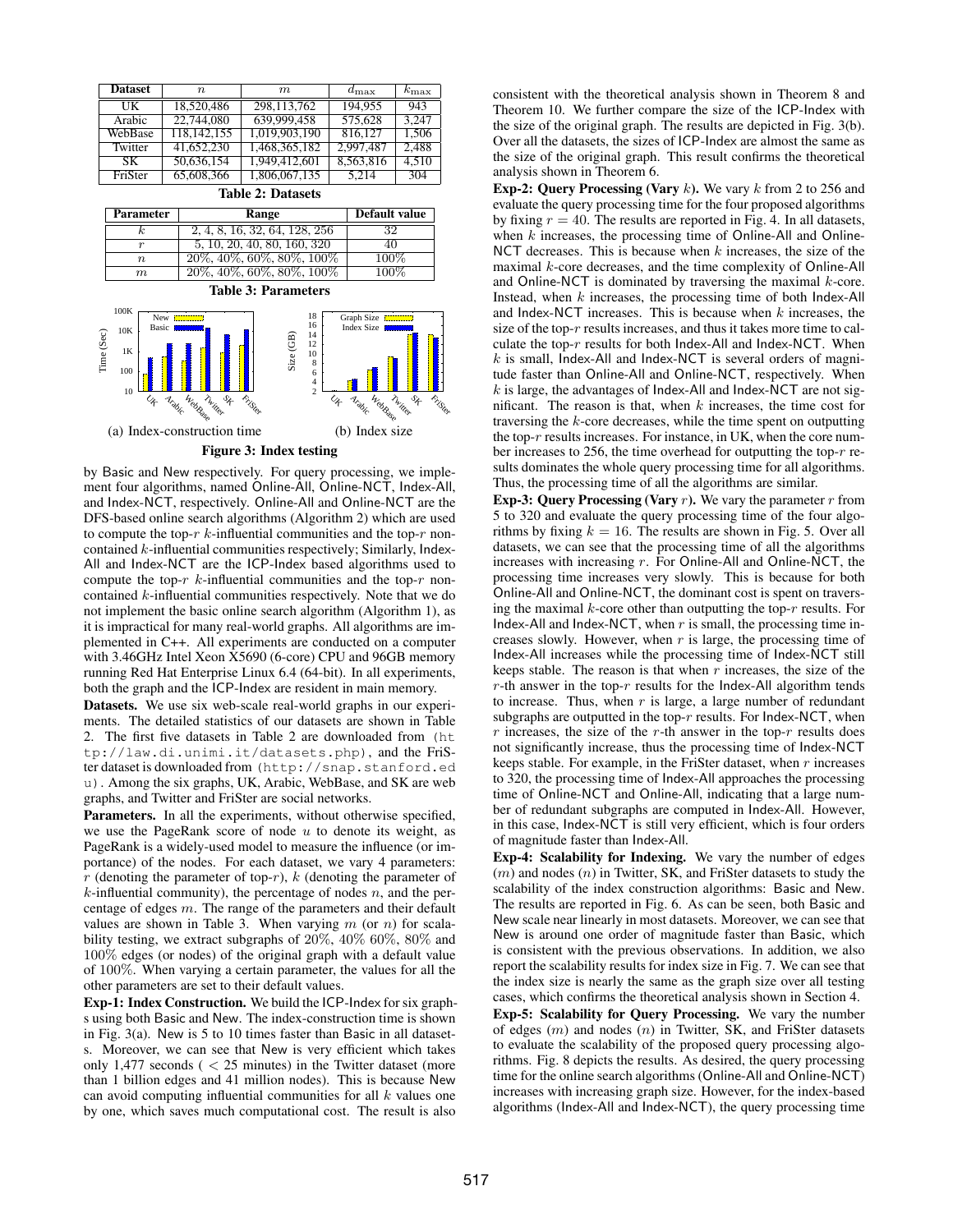

does not significantly increase when the graph size increases. The reason is that the processing time of Index-All and Index-NCT are mainly dependent on the size of the top-*r* communities, and the size of the top-*r* communities is not largely affected by the size of the graph. As a result, in all testing cases, Index-All and Index-NCT are at least one order of magnitude faster than Online-All and Online-NCT, respectively.

Exp-6: Dynamic Update. In this experiment, we evaluate the efficiency of the proposed index updating algorithms. We compare three algorithms which are Ba, Ne, and Recompute. Ba is the algorithm using two basic updating rules; Ne is the algorith-

| <b>Dataset</b>                                                                                                                                                                                                                                                                                     | Ins(Ba) | Del (Ba) | Ins(Ne) | Del (Ne) | Recompute |  |
|----------------------------------------------------------------------------------------------------------------------------------------------------------------------------------------------------------------------------------------------------------------------------------------------------|---------|----------|---------|----------|-----------|--|
| UK                                                                                                                                                                                                                                                                                                 | 2.460   | 2.188    | 0.148   | 0.107    | 67.27     |  |
| Arabic                                                                                                                                                                                                                                                                                             | 9.658   | 9.483    | 0.798   | 0.466    | 518.36    |  |
| WebBase                                                                                                                                                                                                                                                                                            | 0.522   | 0.483    | 0.201   | 0.175    | 331.74    |  |
| Twitter                                                                                                                                                                                                                                                                                            | 66.500  | 64.947   | 0.035   | 0.001    | 1211.39   |  |
| SK.                                                                                                                                                                                                                                                                                                | 2.936   | 2.940    | 0.507   | 0.298    | 897.41    |  |
| FriSter                                                                                                                                                                                                                                                                                            | 6.074   | 6.076    | 0.203   | 0.001    | 1919.56   |  |
| $\mathbf{m}$ is a finite $\mathbf{m}$ for $\mathbf{m}$ and $\mathbf{m}$ and $\mathbf{m}$ and $\mathbf{m}$ and $\mathbf{m}$ and $\mathbf{m}$ and $\mathbf{m}$ and $\mathbf{m}$ and $\mathbf{m}$ and $\mathbf{m}$ and $\mathbf{m}$ and $\mathbf{m}$ and $\mathbf{m}$ and $\mathbf{m}$ and $\mathbf{$ |         |          |         |          |           |  |

Table 4: Update Time Per Edge (in Seconds)

m using both two basic updating rules and the minimum tree recomputation method (Algorithm 8 and Algorithm 9); Recompute is the straightforward updating algorithm which uses Algorithm 5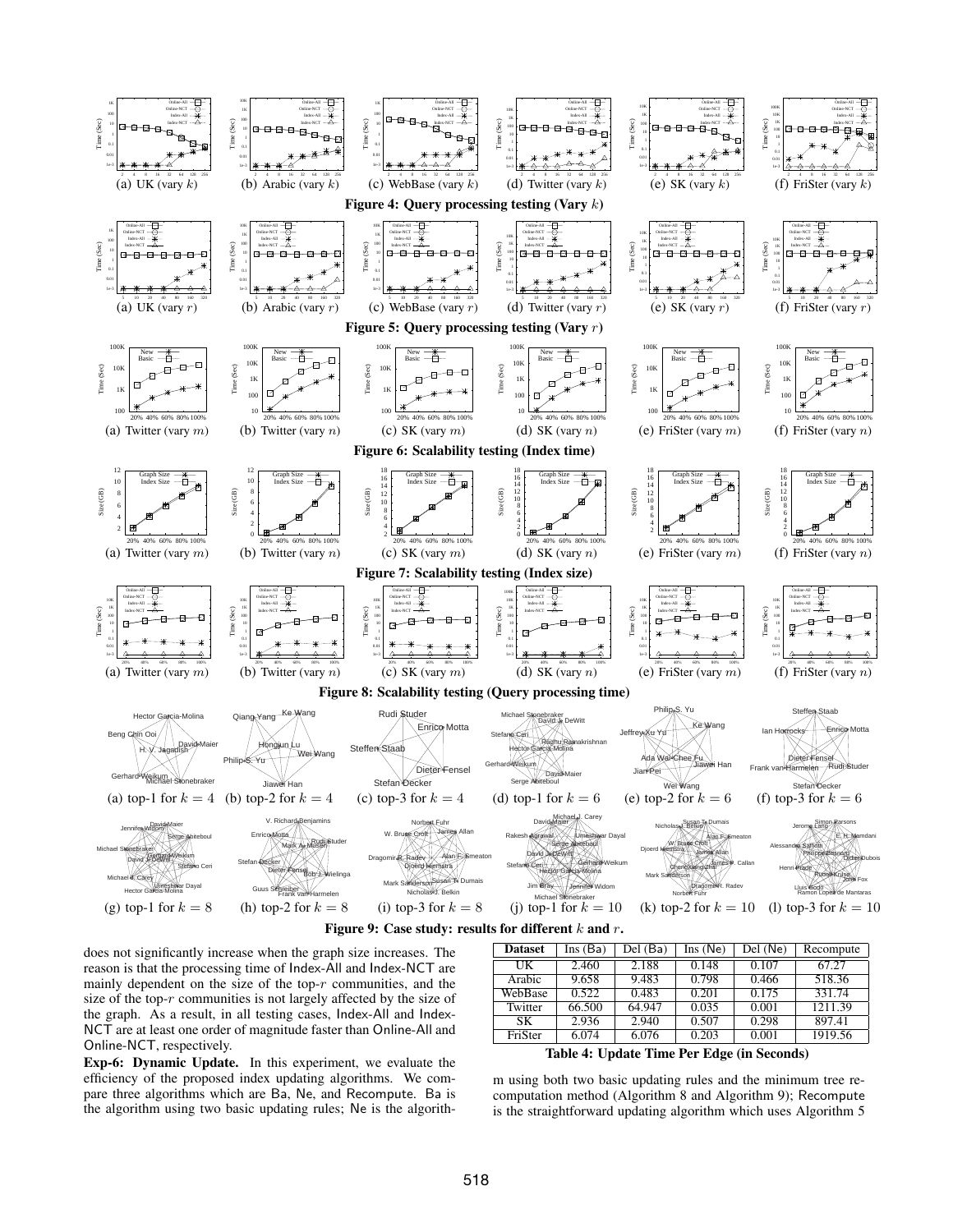

Figure 11: Four truss communities containing "Jiawei Han"

to re-compute all tree vertices when the graph is updated by an edge insertion/deletion. In all testings, we set  $r_{\text{max}} = 100,000$ . For each dataset, we randomly delete 1K edges, and update the index after every deletion, and then we insert the same 1K edges and update the index after every insertion. The average update time per edge insertion/deletion is reported in Table 4. From Table 4, we can make the following observations. Compared to Recompute, Ba can significantly reduce the cost of maintaining the tree vertices. For example, in WebBase, Ba only takes 0*.*5 seconds to maintain all the tree vertices for either insertion or deletion, while Recompute requires more than 330 seconds. However, only applying the basic updating rules may be still inefficient. For example, in Twitter, Ba needs more than 60 seconds for each edge insertion/deletion which is inefficient. Ne, however, can significantly cut the updating time of Ba by applying the minimum tree re-computation method. For instance, in the Twitter dataset, by using Ne, the updating time for an edge insertion/deletion is reduced from 66*.*5/64*.*9 seconds to 0*.*035/0*.*001 seconds. For Ne, handling edge deletion is more efficient than handling edge insertion, because checking the re-computation condition for edge insertion needs to invoke a DFS procedure (see Algorithm 8). In general, we can see that the updating time of Ne is several orders of magnitude faster than the straightforward re-computation based method (Recompute) over all datasets, which confirms the theoretical analysis in Section 5.

#### 6.1 Case studies

We use a co-authorship network extracted from ArnetMiner (ht tp://arnetminer.org) for case studies. The dataset consists of authors in different research areas including database, data mining, semantic web, machine learning, information retrieval, Bayesian network, and so on. The graph contains 5411 nodes and 17,477 edges. Each author (node) is associated with a label, denoting the research area of that author. Based on this dataset, we conduct three various case studies to evaluate the effectiveness of the *k*-influential community model.

Results for different *k* and *r*. In this case study, we use the number of publications to denote the weight of an author. We vary *k* from 4 to 10, and generate the top-3 non-contained *k*-influential communities for each *k* value. The results are depicted in Fig. 9. As can be seen, for a certain *k*, the top results of the non-contained *k*-influential communities tend to cover high influential researchers in different research areas. For example, when  $k = 4$ , the top-1 result includes high-influential researchers in database area, the top-2 result contains high-influential researchers in data mining area, and the top-3 result consists of high-influential researchers in semantic web area. The researchers in each community are highly connected with each other, and each of them plays an leading role in the specific research area. These results indicate that the *k*-influential community model is indeed capable of capturing both influence and cohesiveness of a community.

In addition, we can see that the parameter *k* can balance the tradeoff between influence and cohesiveness of a community. In general, the influence value of a community decreases with increasing *k*. For instance, comparing Fig. 9(a) with Fig. 9(d), when *k* increases from 4 to 6, some high influential researchers such as "H. V. Jagadish" and "Beng Chin Ooi" leave the community, while some other researchers are added into the community, forming a more cohesive but relatively lower influential community. The reason is that when *k* increases, the *cohesiveness* constraint in the *k*influential community model becomes more strict, which may exclude some high influential nodes from the community, and thus may reduce the influence of the community. For a practical recommendation, if the user wants to find a high influential community, a small *k* is preferred, while if the user aims at finding a high cohesive but relatively low influential community, a large *k* is preferred. Using labels for weights. In this case study, we use the labels for weights to study the effectiveness of the *k*-influential community model. Specifically, we first give different weights for different labels. Then, we rank the nodes based on the weights, and break ties based on the number of publications. Fig. 10 reports the results for  $k = 6$  given that the weights of different labels are ranked as "Machine Learning (ML)" *>* "Information Retrieval (IR)" *>* "Bayesian Network (BN)", and so on. Similar results can also be observed for different *k* values (e.g.,  $k = 8$ ) and different weighting methods. From Fig. 10, we can see that the top-3 results are consistent with our weighting method (the top-1 result is a "Machine Learning" community, the top-2 result is a "Information Retrieval" community, and the top-3 result is a "Bayesian Network" community). These results suggest that the *k*-influential community model can also capture user-specified definition of influence. In practice, the users can define the influence based on their preferences, and our proposed methods can be applied to identify the influential communities based on user-defined influence.

Comparison with truss community. Here we compare the proposed community model with the truss community model [15], which is successfully applied to find query-dependent cohesive communities in a large network. For a fair comparison, we compare the *k*-influential community with the  $k + 1$  truss community. This is because a  $k+1$  truss is a  $k$ -core [24], and our  $k$ -influential community is based on  $k$ -core. Below, we consider the case when  $k = 4$ . Similar conclusions can also be made for other *k* values. Fig. 11 depicts four 5-truss communities containing "Jiawei Han". From Fig. 11, we can see that the 5-truss communities mainly contains professor Jiawei Han's students or research fellows. However, in our 4-influential community model, professor Jiawei Han's community (see Fig. 9(b)) includes many other influential researchers in data mining area who have a co-author relationship with "Jiawei Han". The reason is that the *k*-truss community only captures the cohesiveness of a community, while our *k*-influential community not only captures the cohesiveness, but it also considers the influence of a community. Therefore, in practice, if the users wants to find the influential communities in a network, our community model is much better than the *k*-truss community model.

### 7. RELATED WORK

Community search and discovery. Sozio et al. [22] studied the community search problem in social networks where the goal is to find the maximal connected *k*-core with maximal *k* value that contains the query nodes. In [22], the authors proposed a linear-time algorithm to solve the community search problem. Recently, Cui et al. [11] proposed a more efficient local search algorithm for the same problem. Except the maximal *k*-core-based model, Cui et